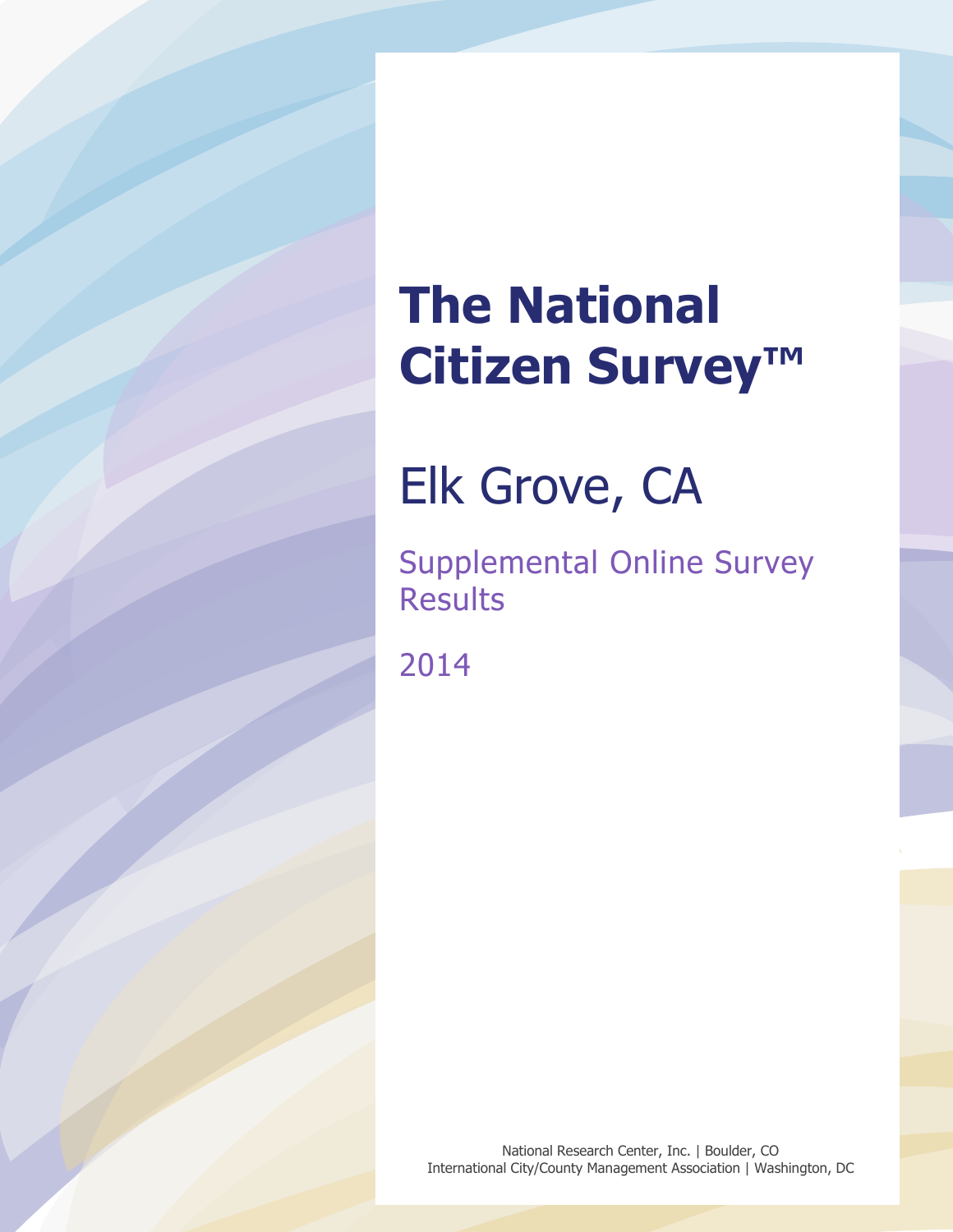# **Contents**

The National Citizen Survey<sup>™</sup> © 2001-2014 National Research Center, Inc.

National Research Center, Inc. International City/County Management Association<br>2955 Valmont Road, Suite 300 777 North Capitol Street NE, Suite 500 2955 Valmont Road, Suite 300 777 North Capitol Street NE, Suite 500 Boulder, CO 80301 Washington, DC 20002<br>www.n-r-c.com • 303-444-7863 www.icma.org • 202-289-IC www.icma.org • 202-289-ICMA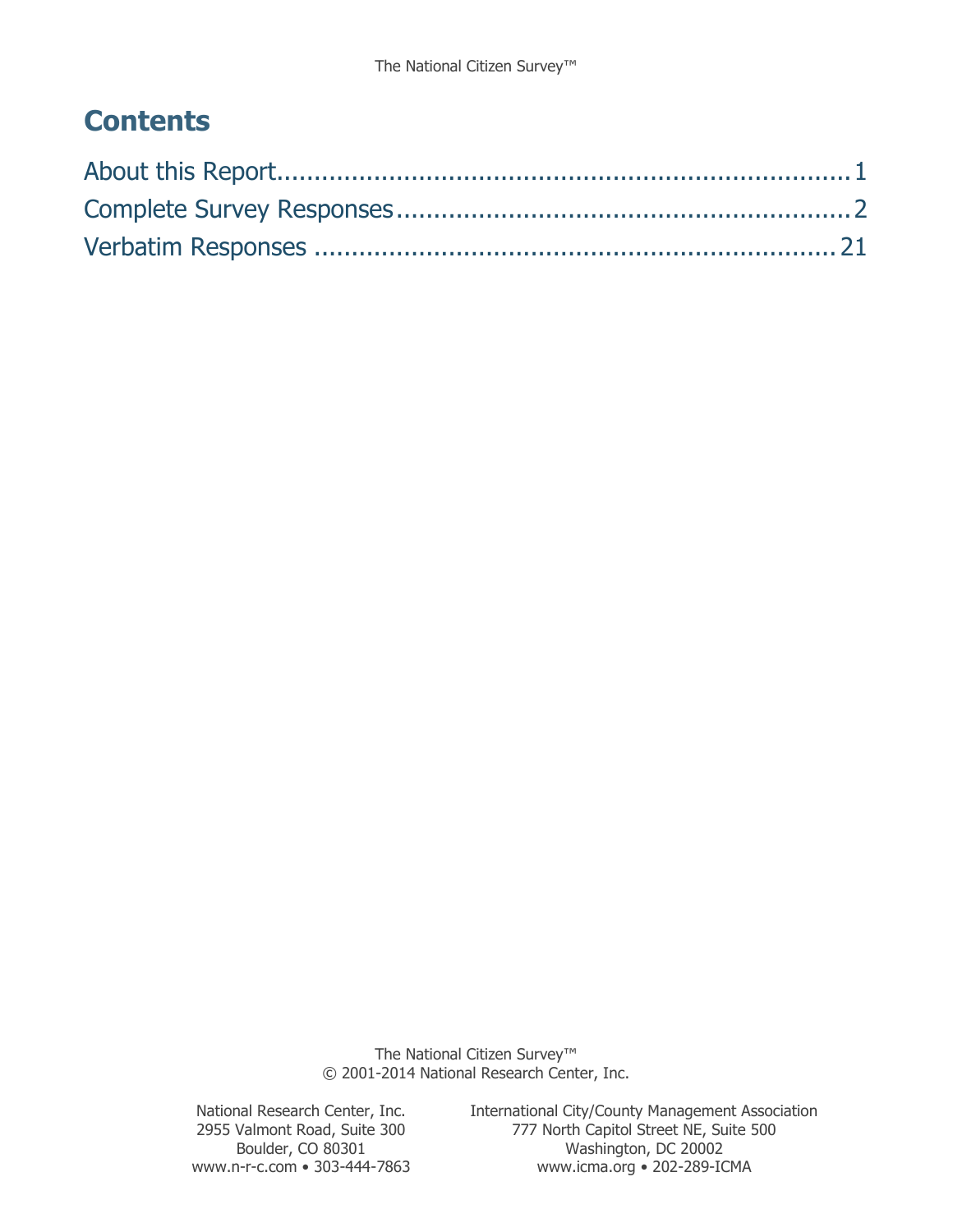# <span id="page-2-0"></span>**About this Report**

As part of its participation in The National Citizen Survey™, the City of Elk Grove conducted a mailed survey of 1,200 residents. Surveys were mailed to randomly selected households in September and data were collected through October. After the official data collection period was over and the data were reported (see the report, *The National Citizen Survey: Community Livability Report, Elk Grove, CA, 2013*), the City made available a webbased survey to its residents through a link on the City's web site. Visitors to the site were able to complete the survey during December 2013 and 392 surveys were received.

This report contains the results of this administration of the web-based survey and have not been weighted to current population estimates of Elk Grove.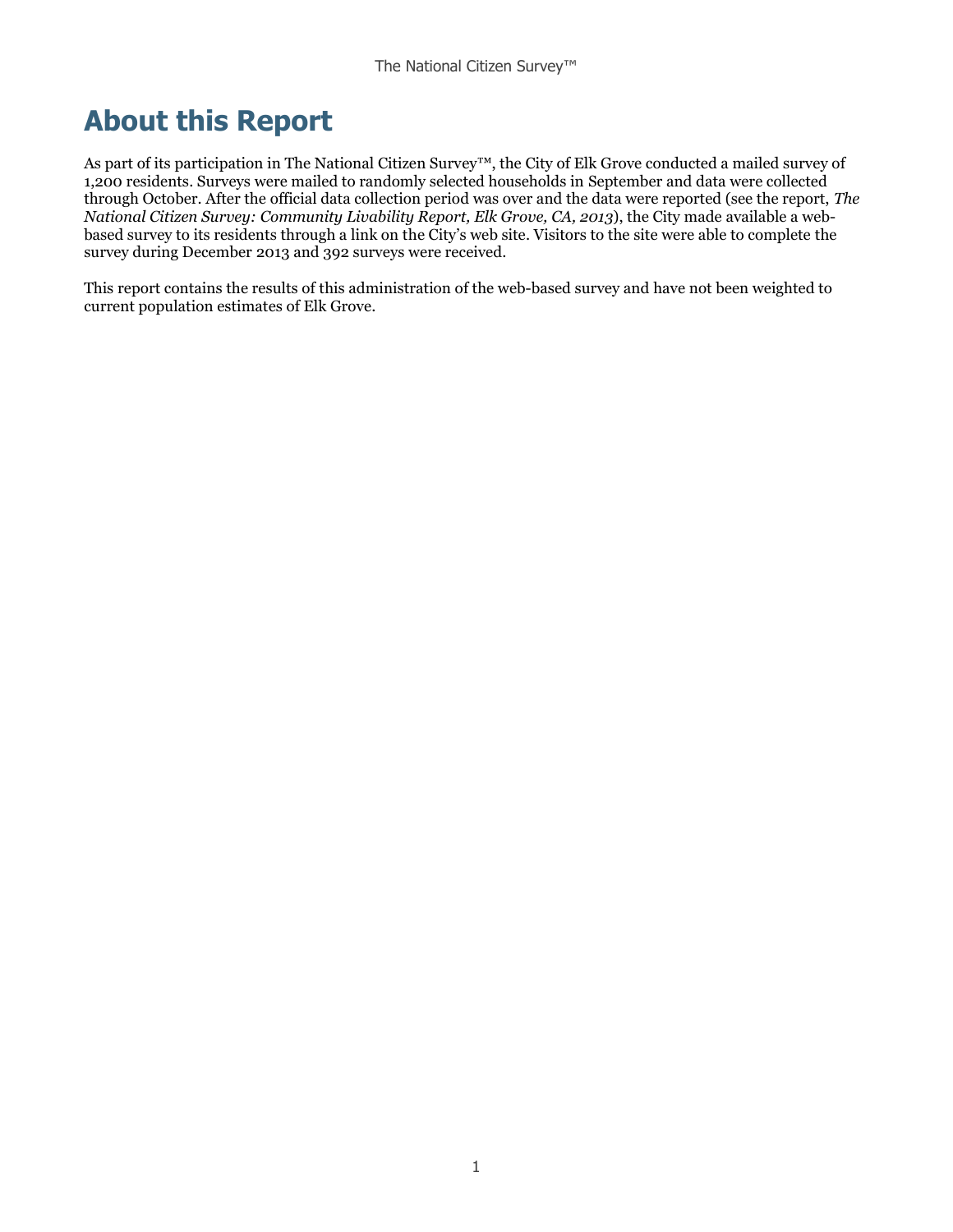# **Complete Survey Responses**

The following pages contain a complete set of responses to each question on the survey, excluding the "don't know" responses. The percent of respondents giving a particular response is shown followed by the number of respondents (denoted with "N=").

# **Responses excluding "don't know"**

#### Table 1: Question 1

| Please rate each of the following aspects of quality of life in Elk Grove: | Excellent |           |            | Good      |     | Fair      |     | Poor      | <b>Total</b> |           |
|----------------------------------------------------------------------------|-----------|-----------|------------|-----------|-----|-----------|-----|-----------|--------------|-----------|
| Elk Grove as a place to live                                               | 27%       | $N = 97$  | 50%        | $N = 181$ | 20% | $N = 72$  | 4%  | $N = 14$  | 100%         | $N = 364$ |
| Your neighborhood as a place to live                                       | 35%       | $N = 128$ | 50%        | $N = 179$ | 13% | $N = 47$  | 2%  | $N=7$     | 100%         | $N = 361$ |
| Elk Grove as a place to raise children                                     | 30%       | $N = 99$  | 51%        | $N = 172$ | 16% | $N = 55$  | 3%  | $N=9$     | 100%         | $N = 335$ |
| Elk Grove as a place to work                                               | 11%       | $N = 31$  | 25%        | $N = 71$  | 30% | $N = 83$  | 34% | $N = 94$  | 100%         | $N = 279$ |
| Elk Grove as a place to visit                                              | 10%       | $N = 33$  | <b>22%</b> | $N = 78$  | 37% | $N = 128$ | 31% | $N = 108$ | 100%         | $N = 347$ |
| Elk Grove as a place to retire                                             | 20%       | $N = 68$  | 34%        | $N = 117$ | 28% | $N = 97$  | 19% | $N = 66$  | 100%         | $N = 348$ |
| The overall quality of life in Elk Grove                                   | 18%       | $N = 66$  | 51%        | $N = 184$ | 27% | $N=97$    | 5%  | $N = 17$  | 100%         | $N = 364$ |

#### <span id="page-3-0"></span>Table 2: Question 2

| Please rate each of the following characteristics as they relate to Elk Grove as a whole:                           |     | <b>Excellent</b> |     | Good      |     | Fair      | Poor |          | Total |           |
|---------------------------------------------------------------------------------------------------------------------|-----|------------------|-----|-----------|-----|-----------|------|----------|-------|-----------|
| Overall feeling of safety in Elk Grove                                                                              | 17% | $N = 60$         | 55% | $N = 192$ | 23% | $N = 79$  | 5%   | $N = 19$ | 100%  | $N = 350$ |
| Overall ease of getting to the places you usually have to visit                                                     | 19% | $N = 68$         | 41% | $N = 145$ | 26% | $N = 90$  | 14%  | $N=49$   | 100%  | $N = 352$ |
| Quality of overall natural environment in Elk Grove                                                                 | 21% | $N = 73$         | 45% | $N = 155$ | 25% | $N = 87$  | 9%   | $N = 33$ | 100%  | $N = 348$ |
| Overall "built environment" of Elk Grove (including overall design, buildings, parks and<br>transportation systems) | 14% | $N = 49$         | 39% | $N = 136$ | 29% | $N = 102$ | 18%  | $N = 61$ | 100%  | $N = 348$ |
| Health and wellness opportunities in Elk Grove                                                                      | 18% | $N = 61$         | 53% | $N = 178$ | 22% | $N = 73$  | 7%   | $N = 23$ | 100%  | $N = 335$ |
| Overall opportunities for education and enrichment                                                                  | 17% | $N = 55$         | 46% | $N = 151$ | 30% | $N = 99$  | 7%   | $N = 23$ | 100%  | $N = 328$ |
| Overall economic health of Elk Grove                                                                                | 6%  | $N = 19$         | 40% | $N = 131$ | 38% | $N = 126$ | 16%  | $N = 53$ | 100%  | $N = 329$ |
| Sense of community                                                                                                  | 15% | $N = 50$         | 34% | $N = 117$ | 32% | $N = 110$ | 19%  | $N = 66$ | 100%  | N=343     |
| Overall image or reputation of Elk Grove                                                                            | 14% | $N = 49$         | 37% | $N = 129$ | 30% | $N = 105$ | 18%  | $N = 64$ | 100%  | N=347     |

#### Table 3: Question 3

| Please indicate how likely or unlikely you are to do each of the following: | Very likely |           | Somewhat likely |           |     | Somewhat unlikely<br>Very unlikely |     |          | Total |           |  |
|-----------------------------------------------------------------------------|-------------|-----------|-----------------|-----------|-----|------------------------------------|-----|----------|-------|-----------|--|
| Recommend living in Elk Grove to someone who asks                           | 33%         | $N = 115$ | 40%             | $N = 137$ | 16% | $N = 55$                           | 11% | $N = 39$ | 100%  | $N = 346$ |  |
| Remain in Elk Grove for the next five vears                                 | 55%         | $N = 186$ | 25%             | $N = 84$  | 11% | $N = 39$                           | 9%  | $N = 31$ | 100%  | $N = 340$ |  |

#### Table 4: Question 4

| Please rate how safe or unsafe you feel:               |     | Very safe |     | Neither safe nor unsafe<br>Somewhat safe |     |          | Somewhat unsafe |          | Very unsafe |       | Total |           |
|--------------------------------------------------------|-----|-----------|-----|------------------------------------------|-----|----------|-----------------|----------|-------------|-------|-------|-----------|
| In your neighborhood during the day                    | 57% | N=201     | 33% | $N = 114$                                | 6%  | $N = 21$ | 3%              | $N = 12$ | $1\%$       | $N=2$ | 100%  | $N = 350$ |
| In Elk Grove's downtown/commercial area during the day | 38% | N=126     | 41% | $N = 134$                                | 15% | $N = 49$ | 5%              | $N = 16$ | $1\%$       | $N=3$ | 100%  | $N = 328$ |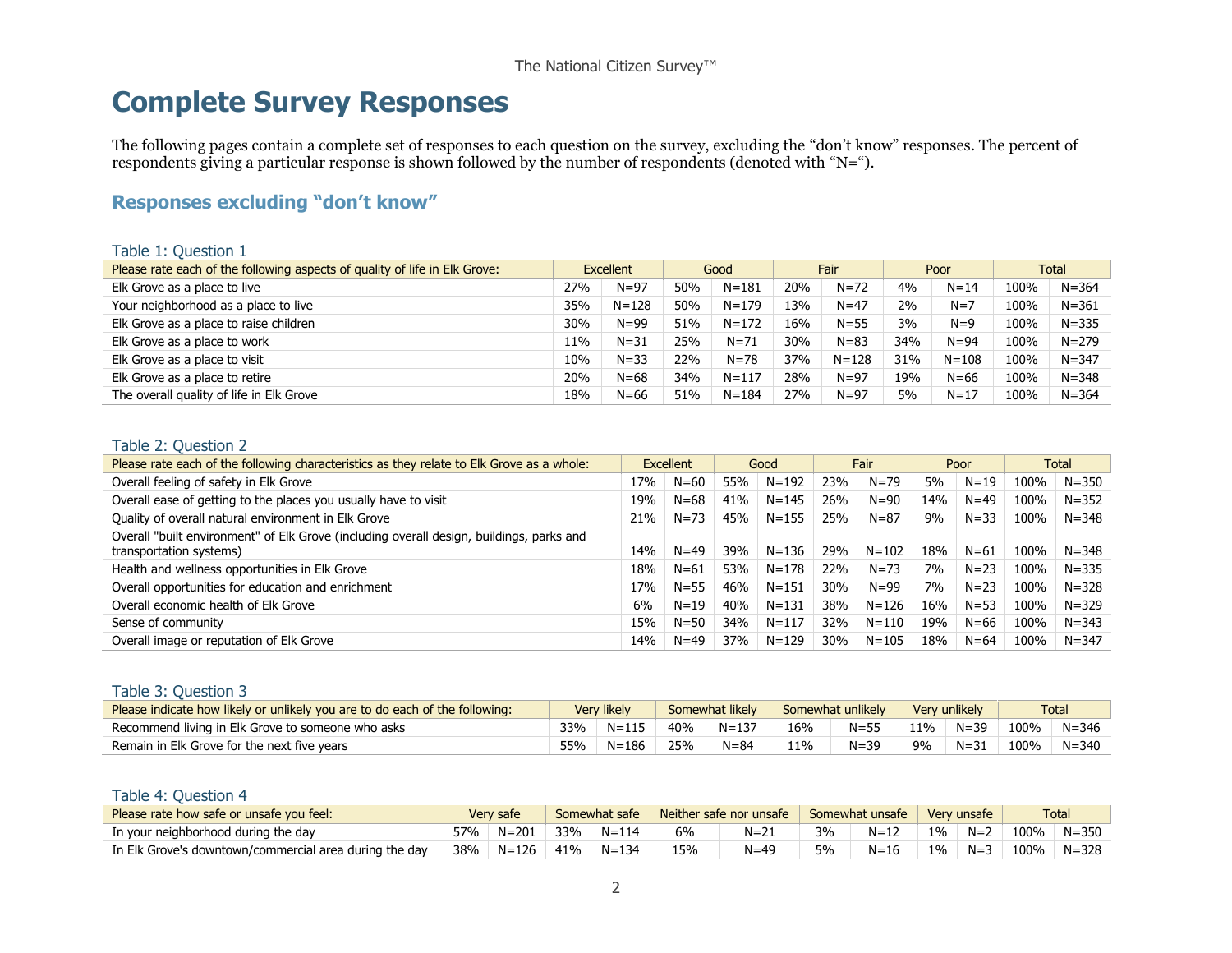# Table 5: Question 5

| Please rate each of the following characteristics as they relate to Elk Grove as a whole: |     | Excellent | Good |           | Fair |           | Poor |           | <b>Total</b> |           |
|-------------------------------------------------------------------------------------------|-----|-----------|------|-----------|------|-----------|------|-----------|--------------|-----------|
| Traffic flow on major streets                                                             | 5%  | $N = 17$  | 30%  | $N = 102$ | 34%  | $N = 118$ | 31%  | $N = 106$ | 100%         | $N = 343$ |
| Ease of travel by car in Elk Grove                                                        | 10% | $N = 33$  | 39%  | $N = 133$ | 33%  | $N = 112$ | 19%  | $N = 65$  | 100%         | $N = 343$ |
| Ease of travel by public transportation in Elk Grove                                      | 6%  | $N=8$     | 20%  | $N = 27$  | 25%  | $N = 35$  | 49%  | $N = 68$  | 100%         | $N = 138$ |
| Ease of travel by bicycle in Elk Grove                                                    | 11% | $N = 25$  | 27%  | $N = 62$  | 35%  | $N = 80$  | 27%  | $N = 63$  | 100%         | $N = 230$ |
| Ease of walking in Elk Grove                                                              | 13% | $N=42$    | 44%  | $N = 138$ | 30%  | $N = 93$  | 13%  | $N = 41$  | 100%         | $N = 314$ |
| Availability of paths and walking trails                                                  | 16% | $N = 51$  | 43%  | $N = 139$ | 29%  | $N = 94$  | 12%  | $N = 38$  | 100%         | $N = 322$ |
| Air quality                                                                               | 13% | $N = 43$  | 56%  | $N = 182$ | 27%  | $N = 89$  | 4%   | $N = 13$  | 100%         | N=327     |
| Cleanliness of Elk Grove                                                                  | 20% | $N = 69$  | 52%  | $N = 179$ | 24%  | $N = 83$  | 4%   | $N = 14$  | 100%         | $N = 345$ |
| Overall appearance of Elk Grove                                                           | 20% | $N = 69$  | 47%  | $N = 163$ | 28%  | $N = 96$  | 5%   | $N = 16$  | 100%         | $N = 344$ |
| Public places where people want to spend time                                             | 15% | $N = 52$  | 35%  | $N = 119$ | 35%  | $N = 117$ | 15%  | $N = 50$  | 100%         | $N = 338$ |
| Variety of housing options                                                                | 17% | $N = 53$  | 48%  | $N = 154$ | 25%  | $N = 81$  | 10%  | $N = 32$  | 100%         | $N = 320$ |
| Availability of affordable quality housing                                                | 17% | $N=45$    | 46%  | $N = 123$ | 28%  | $N = 74$  | 9%   | $N = 25$  | 100%         | $N = 267$ |
| Fitness opportunities (including exercise classes and paths or trails, etc.)              | 23% | $N = 76$  | 54%  | $N = 175$ | 18%  | $N = 60$  | 5%   | $N = 16$  | 100%         | $N = 327$ |
| Recreational opportunities                                                                | 16% | $N = 53$  | 47%  | $N = 152$ | 27%  | $N = 88$  | 10%  | $N = 33$  | 100%         | $N = 326$ |
| Availability of affordable quality food                                                   | 21% | $N = 70$  | 44%  | $N = 150$ | 26%  | $N = 87$  | 9%   | $N = 32$  | 100%         | $N = 339$ |
| Availability of affordable quality health care                                            | 28% | $N = 85$  | 50%  | $N = 151$ | 19%  | $N = 59$  | 3%   | $N=10$    | 100%         | $N = 305$ |
| Availability of preventive health services                                                | 27% | $N = 81$  | 51%  | $N = 151$ | 17%  | $N = 50$  | 4%   | $N = 13$  | 100%         | $N = 295$ |
| Availability of affordable quality mental health care                                     | 14% | $N = 19$  | 33%  | $N=44$    | 30%  | $N = 40$  | 23%  | $N = 30$  | 100%         | $N = 133$ |

# Table 6: Question 6

| Please rate each of the following characteristics as they relate to Elk Grove as a whole: | <b>Excellent</b> |          | Good |           | Fair |           | Poor |           |      | Total     |
|-------------------------------------------------------------------------------------------|------------------|----------|------|-----------|------|-----------|------|-----------|------|-----------|
| Availability of affordable quality child care/preschool                                   | 14%              | $N=21$   | 48%  | $N = 69$  | 23%  | $N = 33$  | 15%  | $N=22$    | 100% | $N = 145$ |
| K-12 education                                                                            | 30%              | $N = 78$ | 51%  | $N = 133$ | 15%  | $N = 39$  | 3%   | $N=9$     | 100% | $N = 259$ |
| Adult educational opportunities                                                           | 13%              | $N = 26$ | 40%  | $N = 84$  | 31%  | $N = 64$  | 16%  | $N = 34$  | 100% | $N = 208$ |
| Opportunities to attend cultural/arts/music activities                                    | 9%               | $N = 27$ | 24%  | $N = 71$  | 37%  | $N = 113$ | 30%  | $N = 91$  | 100% | $N = 302$ |
| Opportunities to participate in religious or spiritual events and activities              | 22%              | $N = 55$ | 52%  | $N = 129$ | 22%  | $N = 55$  | 4%   | $N=11$    | 100% | $N = 250$ |
| Employment opportunities                                                                  | 2%               | $N=4$    | 13%  | $N = 32$  | 38%  | $N = 98$  | 48%  | $N = 122$ | 100% | $N = 256$ |
| Shopping opportunities                                                                    | 11%              | $N = 35$ | 36%  | $N = 118$ | 35%  | $N = 114$ | 18%  | $N = 57$  | 100% | $N = 324$ |
| Cost of living in Elk Grove                                                               | 7%               | $N = 24$ | 46%  | $N = 154$ | 38%  | $N = 130$ | 9%   | $N = 30$  | 100% | $N = 338$ |
| Overall quality of business and service establishments in Elk Grove                       | 10%              | $N = 35$ | 46%  | $N = 157$ | 34%  | $N = 115$ | 10%  | $N = 33$  | 100% | $N = 340$ |
| Vibrant downtown/commercial area                                                          | 3%               | $N=11$   | 15%  | $N = 48$  | 36%  | $N = 116$ | 46%  | $N = 150$ | 100% | $N = 325$ |
| Overall quality of new development in Elk Grove                                           | 7%               | $N = 23$ | 28%  | $N = 88$  | 39%  | $N = 124$ | 26%  | $N = 82$  | 100% | $N = 317$ |
| Opportunities to participate in social events and activities                              | 10%              | $N = 32$ | 39%  | $N = 120$ | 35%  | $N = 108$ | 16%  | $N = 51$  | 100% | $N = 311$ |
| Opportunities to volunteer                                                                | 16%              | $N=45$   | 55%  | $N = 149$ | 22%  | $N=60$    | 7%   | $N = 19$  | 100% | $N = 273$ |
| Opportunities to participate in community matters                                         | 16%              | $N=45$   | 45%  | $N = 129$ | 23%  | $N = 66$  | 16%  | $N = 46$  | 100% | $N = 286$ |
| Openness and acceptance of the community toward people of diverse backgrounds             | 25%              | $N = 74$ | 48%  | $N = 143$ | 21%  | $N = 63$  | 7%   | $N = 21$  | 100% | N=301     |
| Neighborliness of Elk Grove                                                               | 13%              | $N=45$   | 39%  | $N = 130$ | 35%  | $N = 117$ | 13%  | $N = 43$  | 100% | $N = 335$ |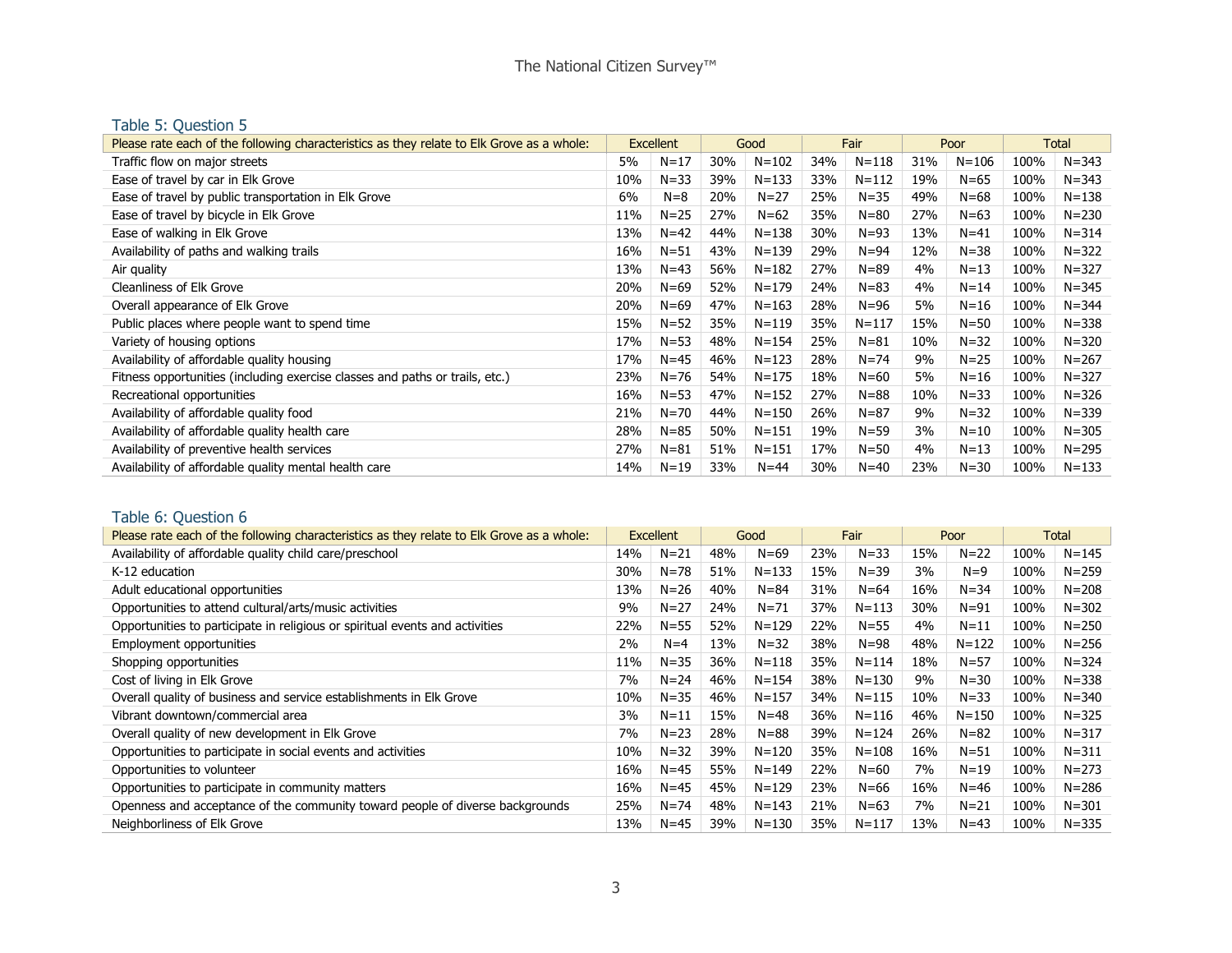#### Table 7: Question 7

| Please indicate whether or not you have done each of the following in the last 12 months.      |     | <b>No</b> |     | Yes       |      | Total     |
|------------------------------------------------------------------------------------------------|-----|-----------|-----|-----------|------|-----------|
| Made efforts to conserve water                                                                 | 13% | $N=45$    | 87% | $N = 295$ | 100% | N=340     |
| Made efforts to make your home more energy efficient                                           | 22% | $N = 75$  | 78% | $N = 263$ | 100% | $N = 338$ |
| Observed a code violation or other hazard in Elk Grove                                         | 38% | $N = 129$ | 62% | $N = 209$ | 100% | $N = 338$ |
| Household member was a victim of a crime in Elk Grove                                          | 87% | $N = 297$ | 13% | $N = 43$  | 100% | $N = 340$ |
| Reported a crime to the police in Elk Grove                                                    | 69% | $N = 235$ | 31% | $N = 105$ | 100% | $N = 340$ |
| Stocked supplies in preparation for an emergency                                               | 69% | $N = 233$ | 31% | $N = 106$ | 100% | $N = 339$ |
| Campaigned or advocated for an issue, cause or candidate                                       | 67% | $N = 227$ | 33% | $N = 112$ | 100% | $N = 339$ |
| Contacted Elk Grove (in-person, phone, email or web) for help or information                   | 45% | $N = 152$ | 55% | $N = 188$ | 100% | $N = 340$ |
| Contacted Elk Grove elected officials (in-person, phone, email or web) to express your opinion | 67% | $N = 227$ | 33% | $N = 112$ | 100% | $N = 339$ |

#### Table 8: Question 8

| In the last 12 months, about how many times, if at all, have you or other<br>household members done each of the following in Elk Grove? | 2 times a week or<br>more |           | 2-4 times a<br>month |          |     | Once a month or<br>less |     | Not at all |      | <b>Total</b> |
|-----------------------------------------------------------------------------------------------------------------------------------------|---------------------------|-----------|----------------------|----------|-----|-------------------------|-----|------------|------|--------------|
| Used Elk Grove public libraries or their services                                                                                       | 5%                        | $N = 16$  | 17%                  | $N = 56$ | 33% | $N = 109$               | 46% | $N = 154$  | 100% | $N = 335$    |
| Participated in religious or spiritual activities in Elk Grove                                                                          | 16%                       | $N = 53$  | 17%                  | $N = 56$ | 16% | $N = 52$                | 52% | $N = 174$  | 100% | $N = 335$    |
| Attended a City-sponsored event                                                                                                         | $1\%$                     | $N=4$     | 6%                   | $N = 21$ | 56% | $N = 188$               | 36% | $N = 121$  | 100% | $N = 334$    |
| Used bus, rail, subway or other public transportation instead of driving                                                                | 7%                        | $N=22$    | 2%                   | $N=6$    | 9%  | $N = 30$                | 83% | $N = 276$  | 100% | $N = 334$    |
| Carpooled with other adults or children instead of driving alone                                                                        | 18%                       | $N = 60$  | 18%                  | $N = 59$ | 19% | $N = 63$                | 46% | $N = 153$  | 100% | N=335        |
| Walked or biked instead of driving                                                                                                      | 14%                       | $N = 46$  | 18%                  | $N = 60$ | 27% | $N = 92$                | 41% | $N = 137$  | 100% | N=335        |
| Volunteered your time to some group/activity in Elk Grove                                                                               | 13%                       | $N = 43$  | 18%                  | $N = 61$ | 22% | $N = 72$                | 47% | $N = 158$  | 100% | $N = 334$    |
| Participated in a club                                                                                                                  | 10%                       | $N = 35$  | 15%                  | $N = 51$ | 14% | $N = 46$                | 61% | $N = 203$  | 100% | $N = 335$    |
| Talked to or visited with your immediate neighbors                                                                                      | 47%                       | $N = 157$ | 29%                  | $N = 97$ | 18% | $N = 61$                | 6%  | $N=19$     | 100% | $N = 334$    |
| Done a favor for a neighbor                                                                                                             | 24%                       | $N = 81$  | 29%                  | $N = 96$ | 35% | $N = 117$               | 12% | $N = 41$   | 100% | $N = 335$    |

# Table 9: Question 9

| Thinking about local public meetings (of local elected officials like City Council or County |       |              |    |             |     |              |     |            |      |           |
|----------------------------------------------------------------------------------------------|-------|--------------|----|-------------|-----|--------------|-----|------------|------|-----------|
| Commissioners, advisory boards, town halls, HOA, neighborhood watch, etc.), in the           |       |              |    |             |     |              |     |            |      |           |
| last 12 months, about how many times, if at all, have you or other household members         |       | 2 times a    |    | 2-4 times a |     | Once a month |     |            |      |           |
| attended or watched a local public meeting?                                                  |       | week or more |    | month       |     | or less      |     | Not at all |      | Total     |
| Attended a local public meeting                                                              | $1\%$ | $N=2$        | 7% | $N = 22$    | 33% | $N = 109$    | 59% | $N = 195$  | 100% | N=328     |
| Watched (online or on television) a local public meeting                                     | $1\%$ | $N = 5$      | 6% | $N = 20$    | 27% | $N = 92$     | 65% | $N = 218$  | 100% | $N = 335$ |

# Table 10: Question 10

| Please rate the quality of each of the following services in Elk Grove: |     | <b>Excellent</b> |     | Good      |     | Fair      |     | Poor     | Total |           |
|-------------------------------------------------------------------------|-----|------------------|-----|-----------|-----|-----------|-----|----------|-------|-----------|
| Police/Sheriff services                                                 | 32% | $N = 100$        | 47% | $N = 148$ | 15% | $N = 46$  | 6%  | $N=18$   | 100%  | $N = 312$ |
| Crime prevention                                                        | 20% | $N = 60$         | 48% | $N = 145$ | 27% | $N = 83$  | 5%  | $N = 16$ | 100%  | $N = 304$ |
| Traffic enforcement                                                     | 21% | $N = 64$         | 43% | $N = 133$ | 22% | $N = 68$  | 15% | $N = 46$ | 100%  | $N = 311$ |
| Street repair                                                           | 13% | $N = 42$         | 38% | $N = 119$ | 33% | $N = 102$ | 16% | $N = 50$ | 100%  | $N = 313$ |
| Street cleaning                                                         | 18% | $N = 57$         | 41% | $N = 126$ | 28% | $N = 86$  | 14% | $N = 42$ | 100%  | $N = 311$ |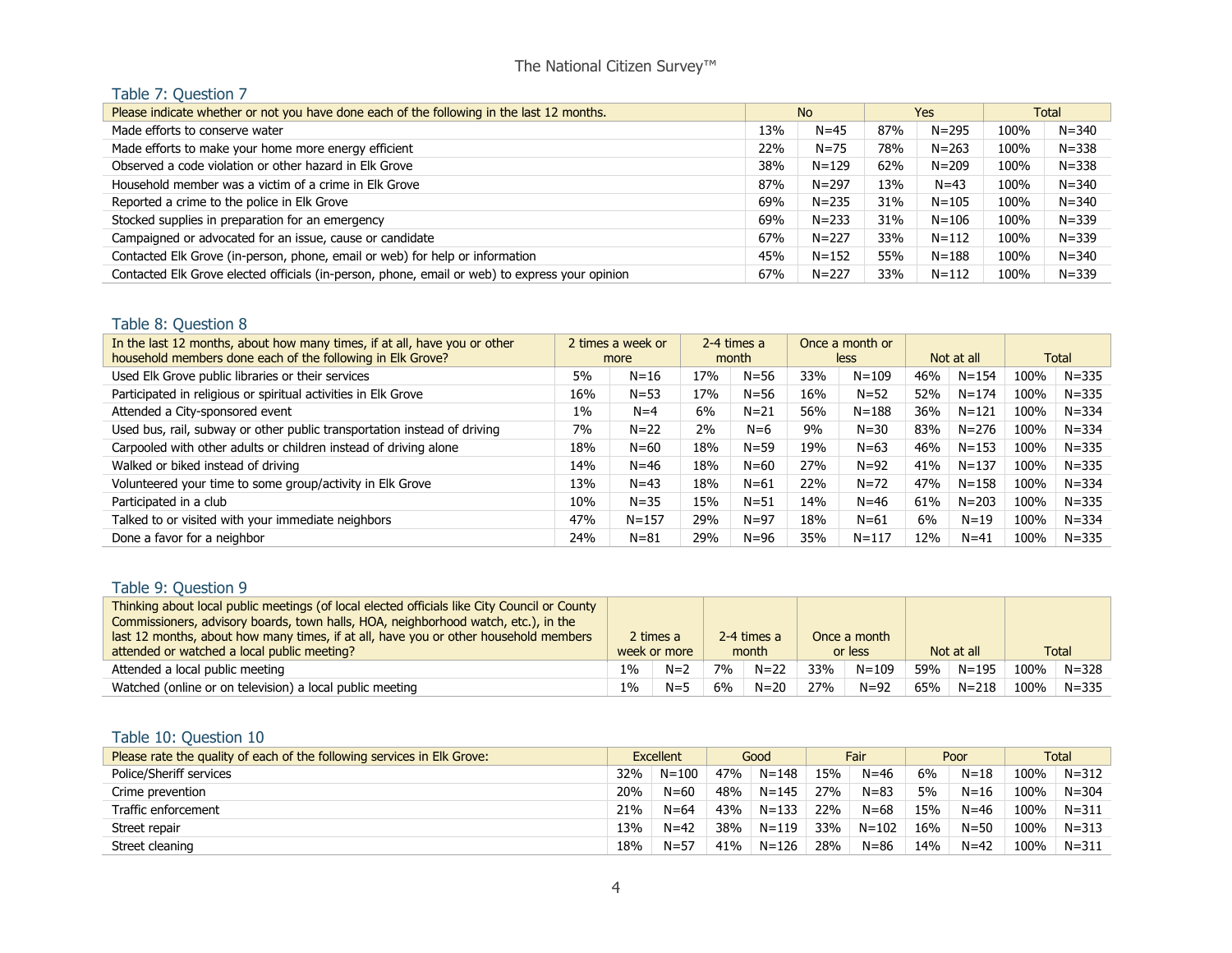| Please rate the quality of each of the following services in Elk Grove:                                             |     | Excellent | Good |           | Fair |          | Poor |           | <b>Total</b> |           |
|---------------------------------------------------------------------------------------------------------------------|-----|-----------|------|-----------|------|----------|------|-----------|--------------|-----------|
| Street lighting                                                                                                     | 19% | $N = 60$  | 55%  | $N = 177$ | 21%  | $N = 68$ | 5%   | $N = 17$  | 100%         | $N = 322$ |
| Sidewalk maintenance                                                                                                | 15% | $N = 46$  | 48%  | $N = 147$ | 26%  | $N = 80$ | 11%  | $N = 34$  | 100%         | $N = 307$ |
| Traffic signal timing                                                                                               | 10% | $N = 32$  | 38%  | $N = 124$ | 28%  | $N = 91$ | 25%  | $N = 81$  | 100%         | $N = 328$ |
| Bus or transit services                                                                                             | 6%  | $N = 8$   | 41%  | $N=52$    | 25%  | $N = 31$ | 28%  | $N = 35$  | 100%         | $N = 126$ |
| Garbage collection                                                                                                  | 39% | $N = 126$ | 50%  | $N = 162$ | 10%  | $N = 34$ | 2%   | $N = 5$   | 100%         | $N = 327$ |
| Recycling                                                                                                           | 35% | $N = 115$ | 50%  | $N = 164$ | 11%  | $N = 37$ | 3%   | $N=9$     | 100%         | $N = 325$ |
| Yard waste pick-up                                                                                                  | 37% | $N = 118$ | 49%  | $N = 156$ | 11%  | $N = 35$ | 3%   | $N = 11$  | 100%         | $N = 320$ |
| Storm drainage                                                                                                      | 25% | $N = 73$  | 51%  | $N = 149$ | 17%  | $N = 50$ | 6%   | $N = 18$  | 100%         | $N = 290$ |
| Utility billing                                                                                                     | 16% | $N = 50$  | 45%  | $N = 139$ | 26%  | $N = 81$ | 13%  | $N = 40$  | 100%         | $N = 310$ |
| Land use, planning and zoning                                                                                       | 5%  | $N = 13$  | 25%  | $N = 65$  | 27%  | $N = 70$ | 43%  | $N = 113$ | 100%         | $N = 261$ |
| Code enforcement (weeds, abandoned buildings, etc.)                                                                 | 9%  | $N = 23$  | 33%  | $N = 87$  | 37%  | $N = 96$ | 21%  | $N = 55$  | 100%         | $N = 261$ |
| Animal control                                                                                                      | 15% | $N = 35$  | 49%  | $N = 114$ | 25%  | $N = 59$ | 10%  | $N = 24$  | 100%         | $N = 232$ |
| Economic development                                                                                                | 6%  | $N = 15$  | 25%  | $N = 67$  | 30%  | $N = 82$ | 39%  | $N = 106$ | 100%         | $N = 270$ |
| Public library services                                                                                             | 35% | $N = 77$  | 43%  | $N=93$    | 17%  | $N = 38$ | 5%   | $N = 10$  | 100%         | $N = 218$ |
| Public information services                                                                                         | 19% | $N = 47$  | 46%  | $N = 114$ | 24%  | $N = 60$ | 11%  | $N = 26$  | 100%         | $N = 247$ |
| Cable television                                                                                                    | 15% | $N = 36$  | 47%  | $N = 112$ | 20%  | $N = 49$ | 18%  | $N = 43$  | 100%         | $N = 240$ |
| Emergency preparedness (services that prepare the community for natural disasters or<br>other emergency situations) | 17% | $N = 24$  | 34%  | $N = 49$  | 28%  | $N = 40$ | 21%  | $N = 30$  | 100%         | $N = 143$ |
| Preservation of natural areas such as open space, farmlands and greenbelts                                          | 13% | $N = 38$  | 35%  | $N = 100$ | 26%  | $N = 75$ | 25%  | $N = 72$  | 100%         | $N = 285$ |
| Elk Grove open space                                                                                                | 12% | $N = 34$  | 36%  | $N = 102$ | 30%  | $N = 85$ | 23%  | $N = 65$  | 100%         | $N = 286$ |
| City-sponsored special events                                                                                       | 17% | $N = 43$  | 45%  | $N = 116$ | 27%  | $N = 68$ | 11%  | $N = 28$  | 100%         | $N = 255$ |
| Overall customer service by Elk Grove employees (police, receptionists, planners, etc.)                             | 20% | $N = 56$  | 46%  | $N = 131$ | 27%  | $N = 76$ | 8%   | $N = 23$  | 100%         | $N = 286$ |

# Table 11: Question 11

| Overall, how would you rate the quality of the services provided by each of the following? |       | <b>Excellent</b> |            | Good               | <b>Fair</b> | Poor |                          | <b>Total</b> |
|--------------------------------------------------------------------------------------------|-------|------------------|------------|--------------------|-------------|------|--------------------------|--------------|
| The City of Elk Grove                                                                      | 17% l |                  |            | N=54 50% N=158 26% | $N = 81$    |      | 7%   N=23   100%   N=316 |              |
| The Federal Government                                                                     | $1\%$ | $N=3$            | <b>30%</b> | N=86               | 37% N=109   |      | 32% N=93 100% N=291      |              |

#### Table 12: Question 12

| Please rate the following categories of Elk Grove government performance: |     | <b>Excellent</b> | Good |           |     |           |     |           |      |           |  |  | Fair |  | Poor |  | Total |  |
|---------------------------------------------------------------------------|-----|------------------|------|-----------|-----|-----------|-----|-----------|------|-----------|--|--|------|--|------|--|-------|--|
| The value of services for the taxes paid to Elk Grove                     | 8%  | $N=25$           | 38%  | $N = 116$ | 34% | $N = 103$ | 19% | $N = 59$  | 100% | $N = 303$ |  |  |      |  |      |  |       |  |
| The overall direction that Elk Grove is taking                            | 8%  | $N=25$           | 29%  | $N = 90$  | 27% | $N = 85$  | 36% | $N = 114$ | 100% | $N = 314$ |  |  |      |  |      |  |       |  |
| The job Elk Grove government does at welcoming citizen involvement        | 11% | $N = 28$         | 39%  | $N = 100$ | 26% | $N = 66$  | 24% | $N = 60$  | 100% | $N = 254$ |  |  |      |  |      |  |       |  |
| Overall confidence in Elk Grove government                                | 7%  | $N = 23$         | 35%  | $N = 109$ | 26% | $N = 80$  | 32% | $N = 98$  | 100% | $N = 310$ |  |  |      |  |      |  |       |  |
| Generally acting in the best interest of the community                    | 8%  | $N=25$           | 35%  | $N = 106$ | 26% | $N = 80$  | 31% | $N = 93$  | 100% | $N = 304$ |  |  |      |  |      |  |       |  |
| Being honest                                                              | 10% | $N = 28$         | 36%  | $N = 95$  | 27% | $N = 73$  | 27% | $N = 71$  | 100% | $N = 267$ |  |  |      |  |      |  |       |  |
| Treating all residents fairly                                             | 11% | $N = 28$         | 41%  | $N = 103$ | 26% | $N = 67$  | 22% | $N = 55$  | 100% | $N = 253$ |  |  |      |  |      |  |       |  |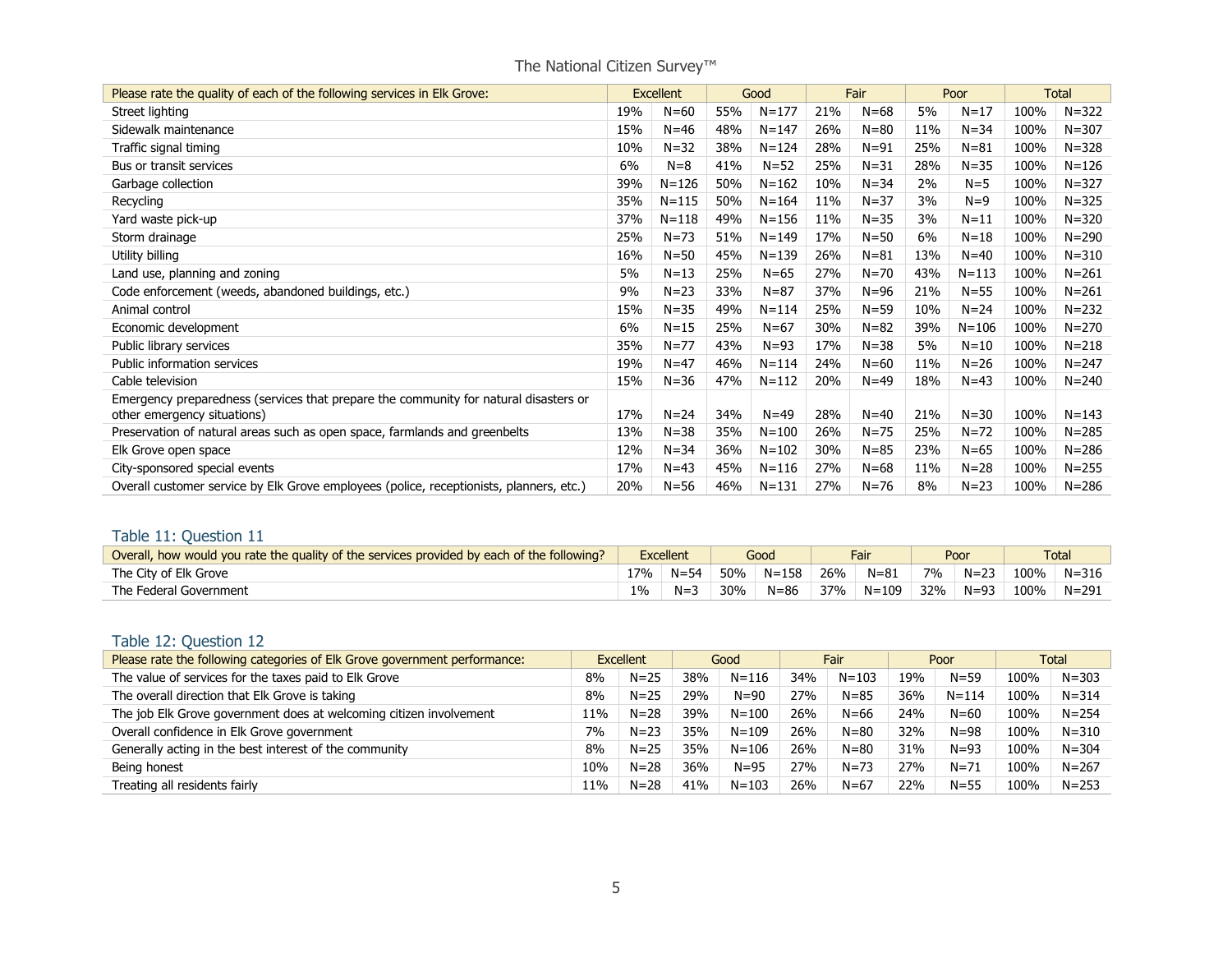#### Table 13: Question 13

| How often do you visit Old Town Elk Grove? | Percent | <b>Number</b> |
|--------------------------------------------|---------|---------------|
| A few times a week or more                 | 9%      | $N = 28$      |
| 2-4 times a month                          | 23%     | $N = 73$      |
| Once a month or less                       | 54%     | $N = 169$     |
| Not at all                                 | 14%     | $N = 44$      |
| Total                                      | 100%    | $N = 314$     |

#### Table 14: Question 14

| How often, if at all, do you visit Old Town Elk Grove for each of the |     |              |     |           |     |           |       |            |     | <b>Not</b> |      |              |
|-----------------------------------------------------------------------|-----|--------------|-----|-----------|-----|-----------|-------|------------|-----|------------|------|--------------|
| following?                                                            |     | <b>Never</b> |     | Rarely    |     | Sometimes |       | Frequently |     | applicable |      | <b>Total</b> |
| Dining/nightlife/entertainment                                        | 23% | $N = 73$     | 33% | $N = 105$ | 34% | $N = 107$ | 7%    | $N = 21$   | 4%  | $N = 12$   | 100% | $N = 318$    |
| Nails/hair/spa services                                               | 54% | $N = 171$    | 14% | $N=43$    | 14% | $N = 44$  | 8%    | $N = 25$   | 10% | $N = 31$   | 100% | $N = 314$    |
| Boutique shopping                                                     | 45% | $N = 144$    | 25% | $N = 80$  | 18% | $N = 56$  | 3%    | $N=9$      | 9%  | $N = 29$   | 100% | $N = 318$    |
| General shopping                                                      | 45% | $N = 144$    | 28% | $N = 88$  | 15% | $N = 49$  | 6%    | $N=18$     | 6%  | $N = 19$   | 100% | $N = 318$    |
| Special events                                                        | 20% | $N = 63$     | 31% | $N = 99$  | 34% | $N = 110$ | 10%   | $N = 31$   | 5%  | $N = 17$   | 100% | $N = 320$    |
| Art gallery/art purchase                                              | 64% | $N = 203$    | 19% | $N = 59$  | 8%  | $N = 26$  | $1\%$ | $N=4$      | 8%  | $N = 26$   | 100% | $N = 318$    |
| Real estate/accounting/banking/tax/legal services                     | 70% | $N = 223$    | 11% | $N = 35$  | 6%  | $N = 19$  | 5%    | $N=17$     | 8%  | $N = 25$   | 100% | $N = 319$    |
| Auto/home improvement services                                        | 63% | $N = 201$    | 16% | $N = 52$  | 10% | $N = 33$  | 4%    | $N = 14$   | 6%  | $N = 19$   | 100% | $N = 319$    |
| Places of worship                                                     | 77% | $N = 246$    | 6%  | $N=18$    | 3%  | $N = 8$   | 5%    | $N = 16$   | 10% | $N = 31$   | 100% | $N = 319$    |
| Education or lessons (dancing, martial arts, etc.)                    | 77% | $N = 244$    | 8%  | $N = 24$  | 4%  | $N = 13$  | 3%    | $N=8$      | 9%  | $N = 28$   | 100% | $N = 317$    |
| <b>Business services</b>                                              | 56% | $N = 178$    | 20% | $N=63$    | 13% | $N = 40$  | 4%    | $N=12$     | 8%  | $N = 27$   | 100% | $N = 320$    |
| Other                                                                 | 41% | $N = 118$    | 14% | $N=41$    | 12% | $N = 35$  | $1\%$ | $N=3$      | 31% | $N = 88$   | 100% | $N = 285$    |

# Table 15: Question 15

| What type of new development, if any, would you like to see in Old Town Elk Grove? (Please check all that apply.) | Percent | <b>Number</b> |
|-------------------------------------------------------------------------------------------------------------------|---------|---------------|
| Performing arts theater                                                                                           | 43%     | $N = 129$     |
| Outdoor concert/special event venue                                                                               | 51%     | $N = 155$     |
| Activities or destinations for children and families                                                              | 42%     | $N = 127$     |
| Movie theater                                                                                                     | 24%     | $N = 72$      |
| Seasonal ice rink                                                                                                 | 36%     | $N = 109$     |
| Plaza setting (benches, landscapes and promenade)                                                                 | 48%     | $N = 144$     |
| Community park                                                                                                    | 26%     | $N = 80$      |
| History center/displays                                                                                           | 33%     | $N = 100$     |
| Museum                                                                                                            | 36%     | $N = 109$     |
| Boutique shopping                                                                                                 | 23%     | $N = 69$      |
| General shopping                                                                                                  | 29%     | $N = 87$      |
| Fine dining                                                                                                       | 49%     | $N = 149$     |
| Casual dining                                                                                                     | 54%     | $N = 163$     |
| Office space                                                                                                      | 6%      | $N=18$        |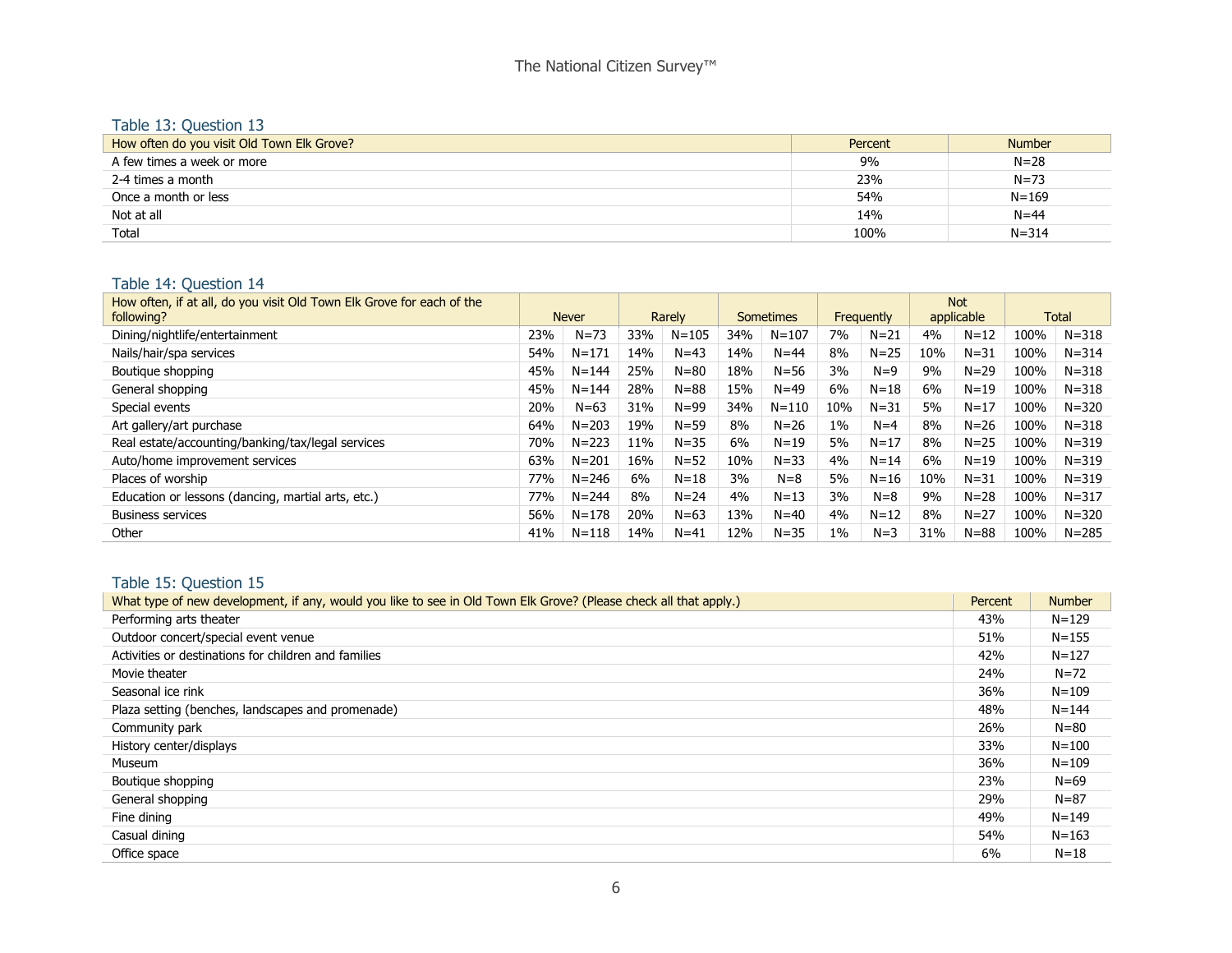| What type of new development, if any, would you like to see in Old Town Elk Grove? (Please check all that apply.) | Percent | <b>Number</b> |
|-------------------------------------------------------------------------------------------------------------------|---------|---------------|
| Other                                                                                                             | 9%      | $N = 27$      |
| None                                                                                                              | 6%      | $N = 18$      |
| ___<br>$\cdots$                                                                                                   |         |               |

Total may exceed 100% as respondents could select more than one option.

#### Table 16: Question D1

| How often, if at all, do you do each of the following, considering all of the<br>times you could? |       | <b>Never</b> |       | Rarely   |     | <b>Sometimes</b> |     | Usually   |     | <b>Always</b> |      | <b>Total</b> |
|---------------------------------------------------------------------------------------------------|-------|--------------|-------|----------|-----|------------------|-----|-----------|-----|---------------|------|--------------|
| Recycle at home                                                                                   | 1%    | $N=3$        | $1\%$ | $N=2$    | 3%  | $N=9$            | 18% | $N = 58$  | 77% | $N = 245$     | 100% | $N = 317$    |
| Purchase goods or services from a business located in Elk Grove                                   | $0\%$ | $N=0$        | $1\%$ | $N=4$    | 18% | $N = 56$         | 59% | $N = 187$ | 22% | $N = 70$      | 100% | $N = 317$    |
| Eat at least 5 portions of fruits and vegetables a day                                            | 1%    | $N=4$        | 12%   | $N = 38$ | 34% | $N = 107$        | 38% | $N = 121$ | 15% | $N = 47$      | 100% | $N = 317$    |
| Participate in moderate or vigorous physical activity                                             | 2%    | $N=5$        | 13%   | $N = 42$ | 29% | $N = 93$         | 35% | $N = 112$ | 21% | $N = 66$      | 100% | $N = 318$    |
| Read or watch local news (via television, paper, computer, etc.)                                  | 1%    | $N=2$        | 6%    | $N = 20$ | 16% | $N = 52$         | 26% | $N = 84$  | 51% | $N = 162$     | 100% | $N = 320$    |
| Vote in local elections                                                                           | 4%    | $N=12$       | 2%    | $N=5$    | 4%  | $N = 14$         | 13% | $N = 42$  | 77% | $N = 247$     | 100% | $N = 320$    |

#### Table 17: Question D2

| Would you say that in general your health is: | Percent | <b>Number</b> |
|-----------------------------------------------|---------|---------------|
| Excellent                                     | 21%     | $N = 66$      |
| Very good                                     | 46%     | $N = 148$     |
| Good                                          | 28%     | $N = 90$      |
| Fair                                          | 4%      | $N = 14$      |
| Poor                                          | $1\%$   | $N=2$         |
| Total                                         | 100%    | $N = 320$     |

# Table 18: Question D3

| What impact, if any, do you think the economy will have on your family income in the next 6 months? Do you think the impact will be | Percent | <b>Number</b> |
|-------------------------------------------------------------------------------------------------------------------------------------|---------|---------------|
| Very positive                                                                                                                       | 7%      | $N = 21$      |
| Somewhat positive                                                                                                                   | 21%     | $N = 67$      |
| Neutral                                                                                                                             | 50%     | $N = 159$     |
| Somewhat negative                                                                                                                   | 18%     | $N = 58$      |
| Very negative                                                                                                                       | 5%      | $N=16$        |
| Total                                                                                                                               | 100%    | $N = 321$     |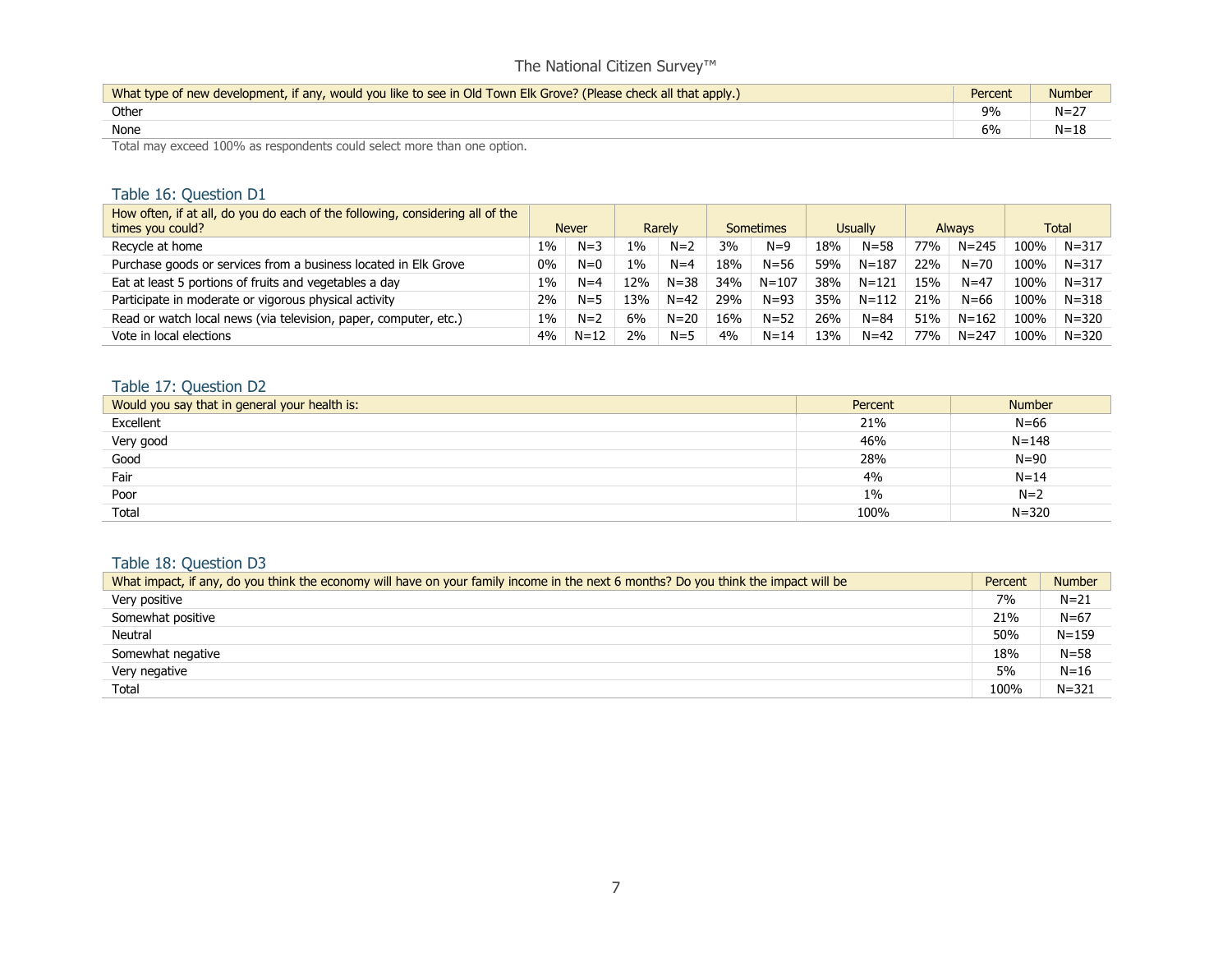#### Table 19: Question D4

| What is your employment status?       | Percent | <b>Number</b> |
|---------------------------------------|---------|---------------|
| Working full time for pay             | 51%     | $N = 162$     |
| Working part time for pay             | 11%     | $N = 36$      |
| Unemployed, looking for paid work     | 5%      | $N = 16$      |
| Unemployed, not looking for paid work | 2%      | $N=7$         |
| Fully retired                         | 31%     | $N = 98$      |
| Total                                 | 100%    | $N = 319$     |

#### Table 20: Question D5

| Do you work inside the boundaries of Elk Grove? | Percent | <b>Number</b> |
|-------------------------------------------------|---------|---------------|
| Yes, outside the home                           | 27%     | $N = 83$      |
| Yes, from home                                  | 8%      | $N = 25$      |
| No                                              | 65%     | $N = 205$     |
| Total                                           | 100%    | $N = 313$     |

#### Table 21: Question D6

| How many years have you lived in Elk Grove? | Percent | <b>Number</b> |
|---------------------------------------------|---------|---------------|
| Less than 2 years                           | 9%      | $N = 28$      |
| 2 to 5 years                                | 12%     | $N = 39$      |
| 6 to 10 years                               | 21%     | $N = 66$      |
| 11 to 20 years                              | 25%     | $N = 81$      |
| More than 20 years                          | 33%     | $N = 106$     |
| Total                                       | 100%    | $N = 320$     |

#### Table 22: Question D7

| Which best describes the building you live in?                               | Percent | <b>Number</b> |
|------------------------------------------------------------------------------|---------|---------------|
| One family house detached from any other houses                              | 97%     | $N = 309$     |
| Building with two or more homes (duplex, townhome, apartment or condominium) | 3%      | $N=9$         |
| Mobile home                                                                  | 0%      | $N=1$         |
| Other                                                                        | 0%      | $N=0$         |
| Total                                                                        | 100%    | $N = 319$     |

# Table 23: Question D8

| Is this house, apartment or mobile home | Percent | <b>Number</b> |
|-----------------------------------------|---------|---------------|
| Rented                                  | 10%     | $N = 32$      |
| Owned                                   | 90%     | $N = 284$     |
| Total                                   | 100%    | $N = 316$     |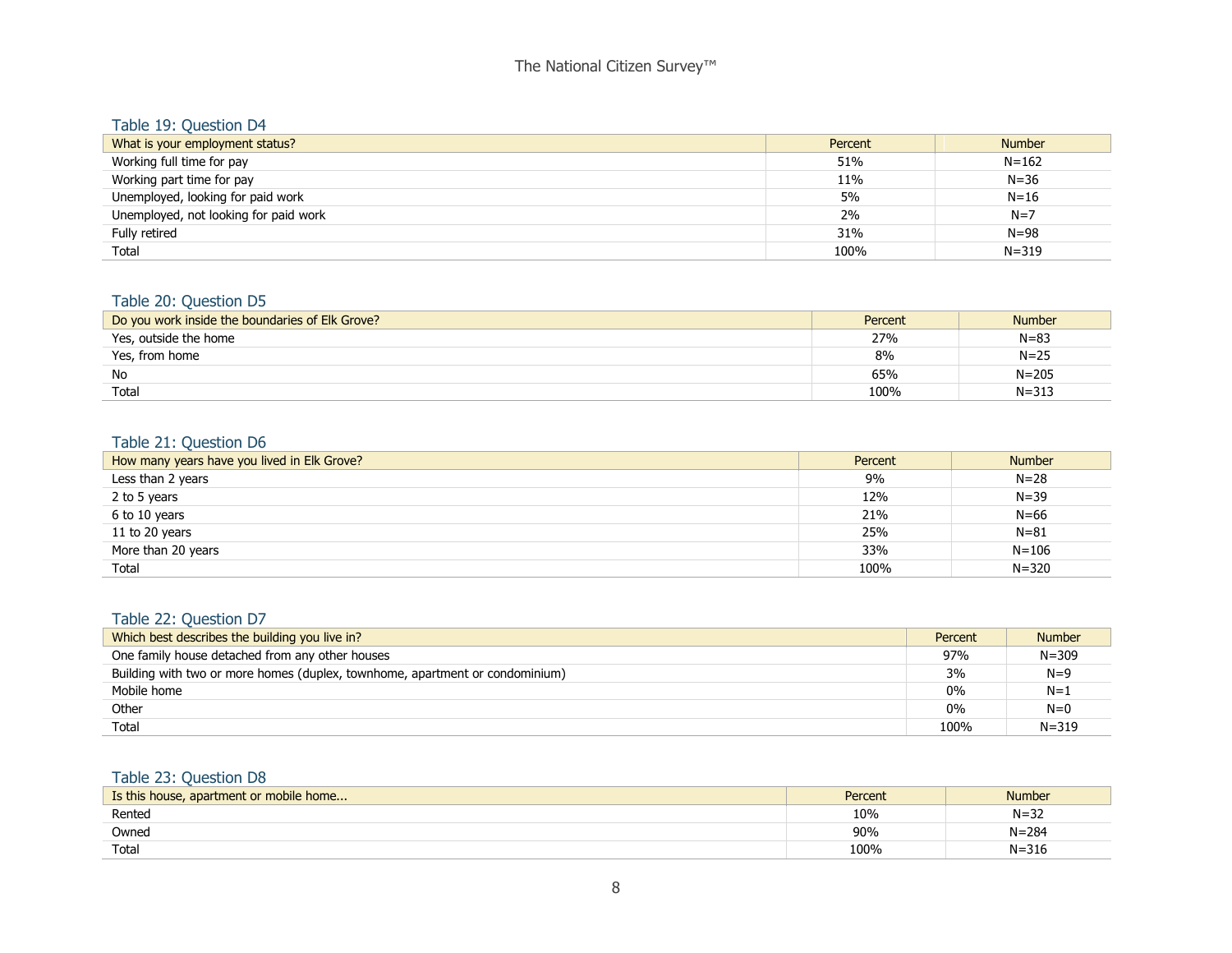#### Table 24: Question D9

| About how much is your monthly housing cost for the place you live (including rent, mortgage payment, property tax, property insurance and homeowners' |         |               |
|--------------------------------------------------------------------------------------------------------------------------------------------------------|---------|---------------|
| association (HOA) fees)?                                                                                                                               | Percent | <b>Number</b> |
| Less than \$300 per month                                                                                                                              | 5%      | $N = 15$      |
| \$300 to \$599 per month                                                                                                                               | 6%      | $N = 20$      |
| \$600 to \$999 per month                                                                                                                               | 8%      | $N = 24$      |
| \$1,000 to \$1,499 per month                                                                                                                           | 28%     | $N = 87$      |
| \$1,500 to \$2,499 per month                                                                                                                           | 38%     | $N = 117$     |
| \$2,500 or more per month                                                                                                                              | 15%     | $N = 45$      |
| Total                                                                                                                                                  | 100%    | $N = 308$     |

#### Table 25: Question D10

| Do any children 17 or under live in your household? | Percent | <b>Number</b> |
|-----------------------------------------------------|---------|---------------|
| No                                                  | 64%     | $N = 204$     |
| Yes                                                 | 36%     | $N = 114$     |
| Total                                               | 100%    | $N = 318$     |

#### Table 26: Question D11

| Are you or any other members of your household aged 65 or older? | Percent | <b>Number</b> |
|------------------------------------------------------------------|---------|---------------|
| No                                                               | 68%     | $N = 216$     |
| Yes                                                              | 32%     | $N = 103$     |
| Total                                                            | 100%    | $N = 319$     |

# Table 27: Question D12

| How much do you anticipate your household's total income before taxes will be for the current year? (Please include in your total income money from all |         |               |
|---------------------------------------------------------------------------------------------------------------------------------------------------------|---------|---------------|
| sources for all persons living in your household.)                                                                                                      | Percent | <b>Number</b> |
| Less than $$25,000$                                                                                                                                     | 3%      | $N=10$        |
| \$25,000 to \$49,999                                                                                                                                    | 9%      | $N = 28$      |
| \$50,000 to \$99,999                                                                                                                                    | 38%     | $N = 112$     |
| \$100,000 to \$149,999                                                                                                                                  | 35%     | $N = 105$     |
| \$150,000 or more                                                                                                                                       | 14%     | $N = 42$      |
| Total                                                                                                                                                   | 100%    | $N = 297$     |

# Table 28: Question D13

| Are you Spanish, Hispanic or Latino?                     | Percent | <b>Number</b> |
|----------------------------------------------------------|---------|---------------|
| No, not Spanish, Hispanic or Latino                      | 90%     | $N = 279$     |
| Yes, I consider myself to be Spanish, Hispanic or Latino | 10%     | $N = 32$      |
| Total                                                    | 100%    | N=311         |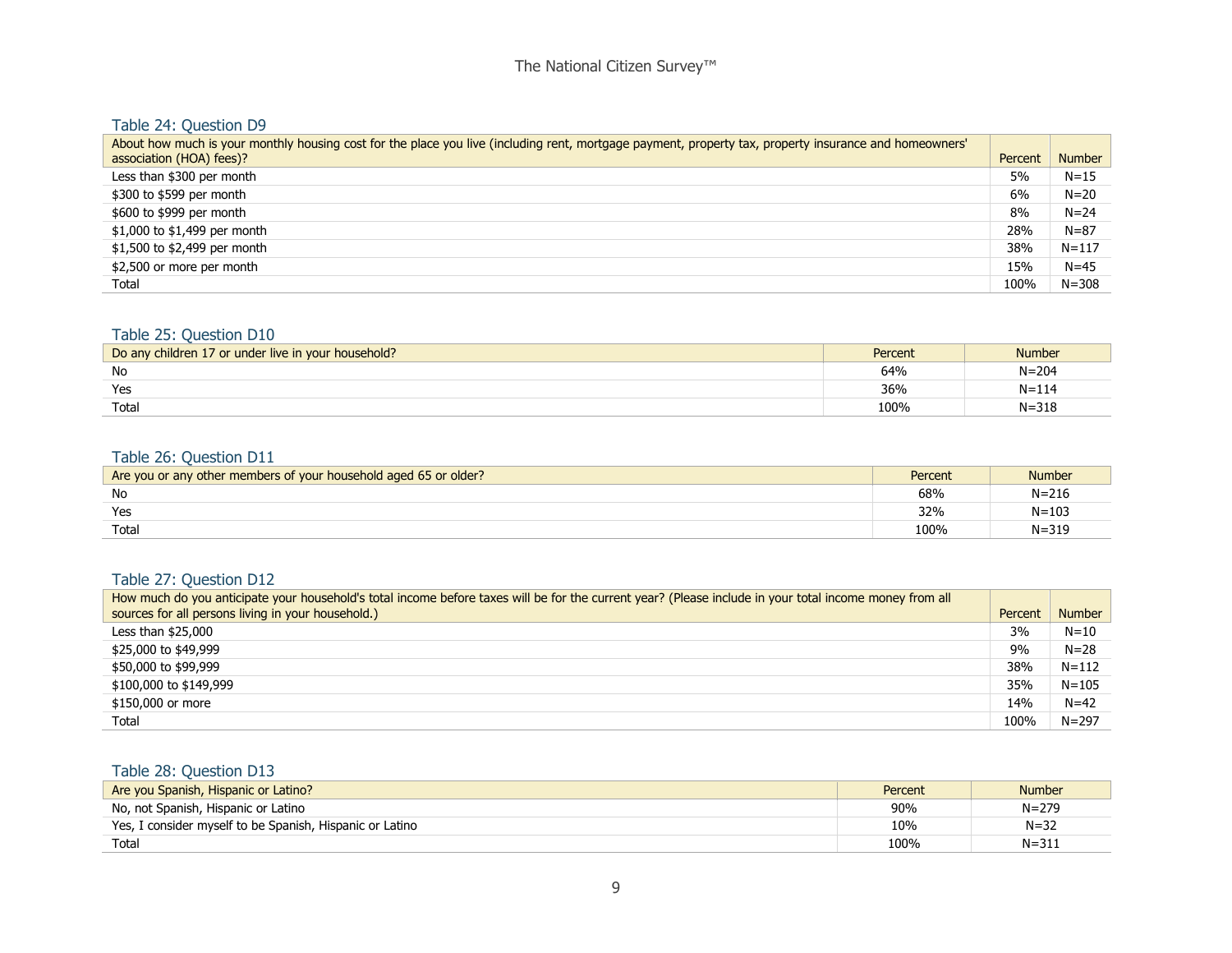#### Table 29: Question D14

| What is your race? (Mark one or more races to indicate what race(s) you consider yourself to be.) | Percent | <b>Number</b> |
|---------------------------------------------------------------------------------------------------|---------|---------------|
| American Indian or Alaskan Native                                                                 | 2%      | $N=6$         |
| Asian, Asian Indian or Pacific Islander                                                           | 8%      | $N = 26$      |
| Black or African American                                                                         | 7%      | $N = 22$      |
| White                                                                                             | 80%     | $N = 247$     |
| Other                                                                                             | 9%      | $N = 29$      |

Total may exceed 100% as respondents could select more than one option.

#### Table 30: Question D15

| In which category is your age? | Percent | <b>Number</b> |
|--------------------------------|---------|---------------|
| 18 to 24 years                 | 3%      | $N=8$         |
| 25 to 34 years                 | 7%      | $N = 23$      |
| 35 to 44 years                 | 16%     | $N = 50$      |
| 45 to 54 years                 | 27%     | $N = 85$      |
| 55 to 64 years                 | 23%     | $N = 74$      |
| 65 to 74 years                 | 18%     | $N = 58$      |
| 75 years or older              | 6%      | $N=19$        |
| Total                          | 100%    | $N = 317$     |

#### Table 31: Question D16

| What is your sex? | Percent      | Number    |
|-------------------|--------------|-----------|
| Female            | 53%          | $N = 165$ |
| Male              | 170.<br>4/90 | $N = 149$ |
| Total             | 100%         | $N = 314$ |

#### Table 32: Question D17

| Do you consider a cell phone or landline your primary telephone number? | Percent | <b>Number</b> |
|-------------------------------------------------------------------------|---------|---------------|
| Cell                                                                    | 38%     | $N = 123$     |
| Land line                                                               | 26%     | $N = 83$      |
| Both                                                                    | 36%     | $N = 114$     |
| Total                                                                   | 100%    | $N = 320$     |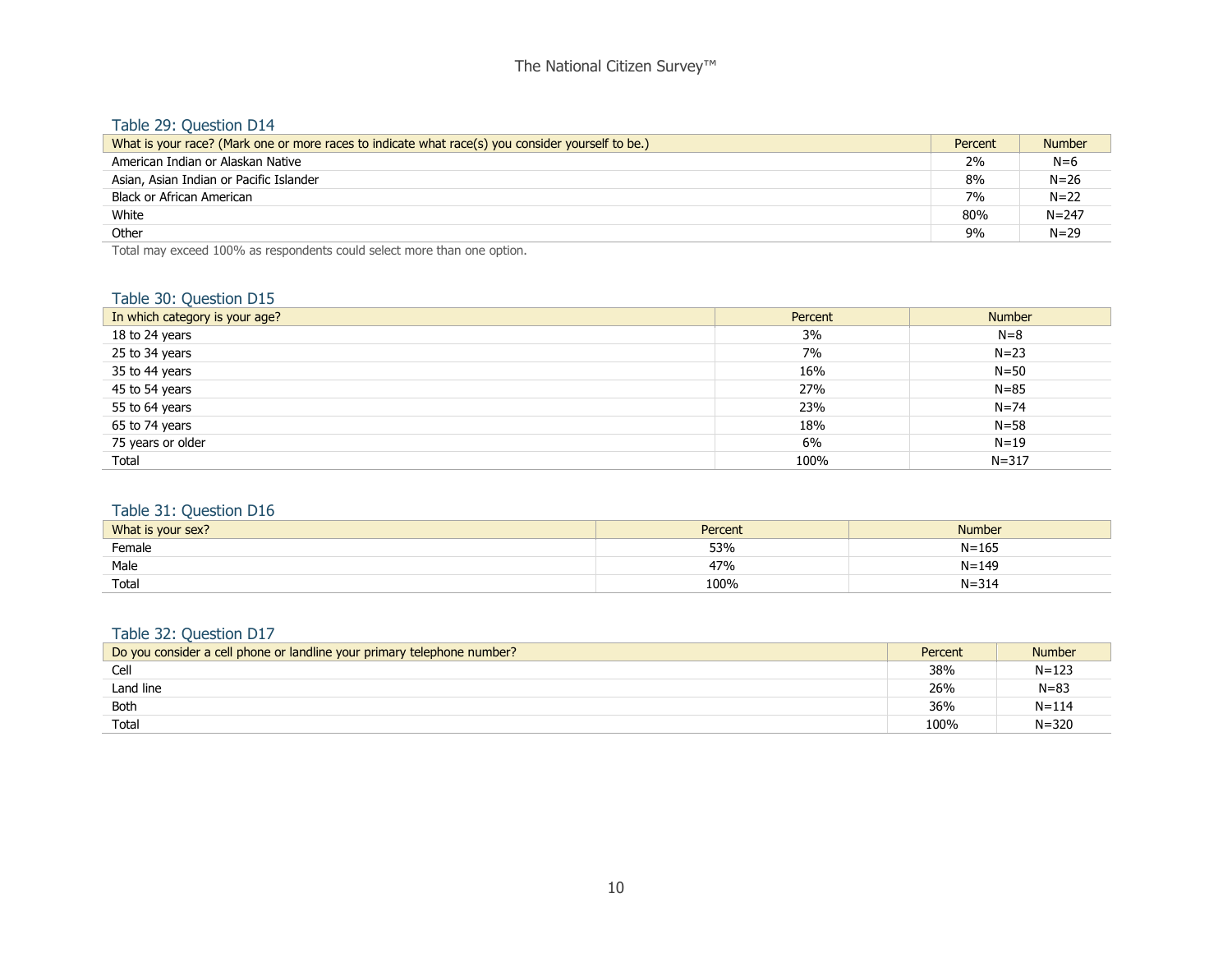# **Frequencies including "don't know"**

The following pages contain a complete set of responses to each question on the survey, including the "don't know" responses. The percent of respondents giving a particular response is shown followed by the number of respondents (denoted with "N=").

| Table 33: Question 1                                                       |                  |           |      |           |      |           |      |           |            |          |              |           |
|----------------------------------------------------------------------------|------------------|-----------|------|-----------|------|-----------|------|-----------|------------|----------|--------------|-----------|
| Please rate each of the following aspects of quality of life in Elk Grove: | <b>Excellent</b> |           | Good |           | Fair |           | Poor |           | Don't know |          | <b>Total</b> |           |
| Elk Grove as a place to live                                               | 27%              | $N = 97$  | 50%  | $N = 181$ | 20%  | $N = 72$  | 4%   | $N = 14$  | $0\%$      | $N=1$    | 100%         | $N = 365$ |
| Your neighborhood as a place to live                                       | 35%              | $N = 128$ | 49%  | $N = 179$ | 13%  | $N=47$    | 2%   | $N=7$     | $1\%$      | $N=2$    | 100%         | $N = 363$ |
| Elk Grove as a place to raise children                                     | 27%              | $N = 99$  | 47%  | $N = 172$ | 15%  | $N = 55$  | 2%   | $N=9$     | 8%         | $N = 30$ | 100%         | $N = 365$ |
| Elk Grove as a place to work                                               | 9%               | $N = 31$  | 20%  | $N = 71$  | 23%  | $N = 83$  | 26%  | $N = 94$  | 23%        | $N = 81$ | 100%         | $N = 360$ |
| Elk Grove as a place to visit                                              | 9%               | $N = 33$  | 22%  | $N = 78$  | 35%  | $N = 128$ | 30%  | $N = 108$ | 4%         | $N = 15$ | 100%         | $N = 362$ |
| Elk Grove as a place to retire                                             | 19%              | $N = 68$  | 32%  | $N = 117$ | 27%  | $N = 97$  | 18%  | $N = 66$  | 5%         | $N = 17$ | 100%         | $N = 365$ |
| The overall quality of life in Elk Grove                                   | 18%              | $N = 66$  | 50%  | $N = 184$ | 27%  | $N = 97$  | 5%   | $N = 17$  | 0%         | $N=1$    | 100%         | $N = 365$ |

#### Table 34: Question 2

| Please rate each of the following characteristics as they relate to Elk Grove<br>as a whole:                        |     | Excellent |     | Good      |     | Fair      |     | Poor     |       | Don't know |      | Total     |
|---------------------------------------------------------------------------------------------------------------------|-----|-----------|-----|-----------|-----|-----------|-----|----------|-------|------------|------|-----------|
| Overall feeling of safety in Elk Grove                                                                              | 17% | $N = 60$  | 55% | $N = 192$ | 23% | $N = 79$  | 5%  | $N = 19$ | 0%    | $N=1$      | 100% | N=351     |
| Overall ease of getting to the places you usually have to visit                                                     | 19% | $N = 68$  | 41% | $N = 145$ | 26% | $N=90$    | 14% | $N = 49$ | $0\%$ | $N=0$      | 100% | $N = 352$ |
| Quality of overall natural environment in Elk Grove                                                                 | 21% | $N = 73$  | 44% | $N = 155$ | 25% | $N = 87$  | 9%  | $N = 33$ | $1\%$ | $N=2$      | 100% | $N = 350$ |
| Overall "built environment" of Elk Grove (including overall design,<br>buildings, parks and transportation systems) | 14% | $N = 49$  | 39% | $N = 136$ | 29% | $N = 102$ | 17% | $N=61$   | 1%    | $N=2$      | 100% | $N = 350$ |
| Health and wellness opportunities in Elk Grove                                                                      | 17% | $N = 61$  | 51% | $N = 178$ | 21% | $N = 73$  | 7%  | $N = 23$ | 5%    | $N = 16$   | 100% | N=351     |
| Overall opportunities for education and enrichment                                                                  | 16% | $N = 55$  | 43% | $N = 151$ | 28% | $N = 99$  | 7%  | $N = 23$ | 7%    | $N = 23$   | 100% | N=351     |
| Overall economic health of Elk Grove                                                                                | 5%  | $N = 19$  | 38% | $N = 131$ | 36% | $N = 126$ | 15% | $N = 53$ | 6%    | $N = 20$   | 100% | $N = 349$ |
| Sense of community                                                                                                  | 14% | $N = 50$  | 34% | $N = 117$ | 32% | $N = 110$ | 19% | $N = 66$ | 2%    | $N=6$      | 100% | $N = 349$ |
| Overall image or reputation of Elk Grove                                                                            | 14% | $N = 49$  | 37% | $N = 129$ | 30% | $N = 105$ | 18% | $N = 64$ | $1\%$ | $N=2$      | 100% | $N = 349$ |

#### Table 35: Question 3

| Please indicate how likely or unlikely you are to do each of the<br>following: |     | <b>Very likely</b> |     | Somewhat<br>likely |     | Somewhat<br>unlikely |        | Verv unlikely |       | Don't know |      | <b>Total</b> |
|--------------------------------------------------------------------------------|-----|--------------------|-----|--------------------|-----|----------------------|--------|---------------|-------|------------|------|--------------|
| Recommend living in Elk Grove to someone who asks                              | 33% | $N = 115$          | 39% | $N = 137$          | 16% | $N = 55$             | $11\%$ | $N = 39$      | $0\%$ | $N=1$      | 100% | $N = 347$    |
| Remain in Elk Grove for the next five years                                    | 54% | $N = 186$          | 24% | $N = 84$           | 11% | $N = 39$             | 9%     | $N = 31$      | 2%    | $N=6$      | 100% | $N = 346$    |

#### Table 36: Question 4

| Please rate how safe or unsafe you feel:       |     | Very safe |     | Somewhat<br>safe |     | Neither safe nor<br>unsafe |    | Somewhat<br>unsafe |       | Verv<br>unsafe |    | Don't know |      | <b>Total</b> |
|------------------------------------------------|-----|-----------|-----|------------------|-----|----------------------------|----|--------------------|-------|----------------|----|------------|------|--------------|
| In your neighborhood during the day            | 57% | $N = 201$ | 32% | $N = 114$        | 6%  | $N = 21$                   | 3% | $N = 12$           | 1%    | $N = 2$        | 0% | $N=1$      | 100% | $N = 351$    |
| In Elk Grove's downtown/commercial area during |     |           |     |                  |     |                            |    |                    |       |                |    |            |      |              |
| the day                                        | 36% | $N = 126$ | 38% | $N = 134$        | 14% | N=49                       | 5% | $N = 16$           | $1\%$ | $N=3$          | 7% | $N = 23$   | 100% | $N = 351$    |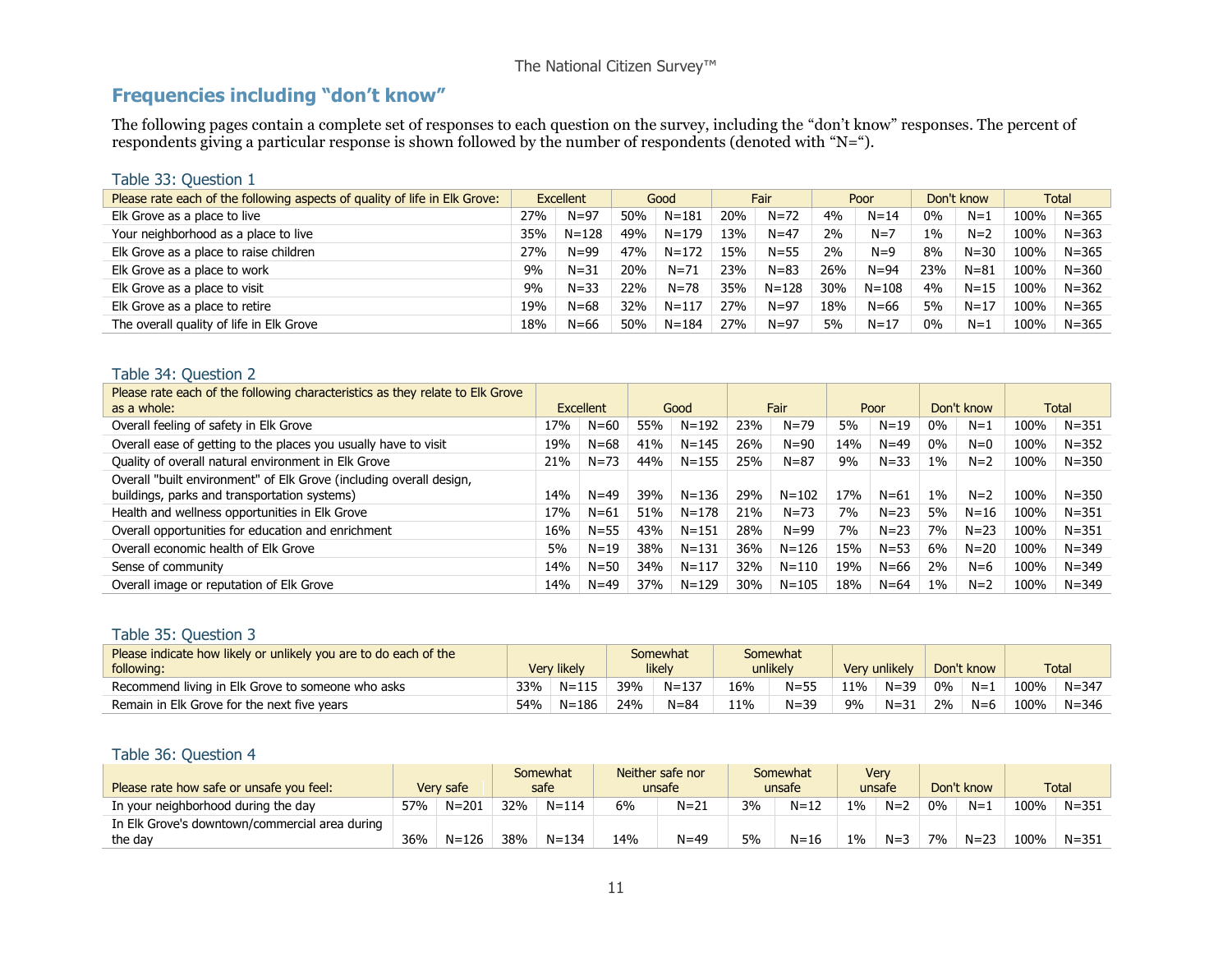#### Table 37: Question 5

| Please rate each of the following characteristics as they relate to Elk | Excellent |          | Good |           |     |           |     |           |       |            |      |              |
|-------------------------------------------------------------------------|-----------|----------|------|-----------|-----|-----------|-----|-----------|-------|------------|------|--------------|
| Grove as a whole:                                                       |           |          |      |           |     | Fair      |     | Poor      |       | Don't know |      | <b>Total</b> |
| Traffic flow on major streets                                           | 5%        | $N=17$   | 30%  | $N = 102$ | 34% | $N = 118$ | 31% | $N = 106$ | $0\%$ | $N=0$      | 100% | $N = 343$    |
| Ease of travel by car in Elk Grove                                      | 10%       | $N = 33$ | 39%  | $N = 133$ | 33% | $N = 112$ | 19% | $N = 65$  | $0\%$ | $N=0$      | 100% | $N = 343$    |
| Ease of travel by public transportation in Elk Grove                    | 2%        | $N=8$    | 8%   | $N = 27$  | 10% | $N = 35$  | 20% | $N = 68$  | 60%   | $N = 206$  | 100% | $N = 344$    |
| Ease of travel by bicycle in Elk Grove                                  | 7%        | $N = 25$ | 18%  | $N = 62$  | 23% | $N = 80$  | 18% | $N = 63$  | 33%   | $N = 115$  | 100% | $N = 345$    |
| Ease of walking in Elk Grove                                            | 12%       | $N=42$   | 40%  | $N = 138$ | 27% | $N = 93$  | 12% | $N=41$    | 9%    | $N = 31$   | 100% | $N = 345$    |
| Availability of paths and walking trails                                | 15%       | $N = 51$ | 41%  | $N = 139$ | 27% | $N = 94$  | 11% | $N = 38$  | 6%    | $N = 21$   | 100% | $N = 343$    |
| Air quality                                                             | 13%       | $N = 43$ | 54%  | $N = 182$ | 26% | $N = 89$  | 4%  | $N = 13$  | 3%    | $N=10$     | 100% | $N = 337$    |
| Cleanliness of Elk Grove                                                | 20%       | $N = 69$ | 52%  | $N = 179$ | 24% | $N = 83$  | 4%  | $N = 14$  | $0\%$ | $N=0$      | 100% | $N = 345$    |
| Overall appearance of Elk Grove                                         | 20%       | $N = 69$ | 47%  | $N = 163$ | 28% | $N = 96$  | 5%  | $N = 16$  | $0\%$ | $N=0$      | 100% | $N = 344$    |
| Public places where people want to spend time                           | 15%       | $N = 52$ | 34%  | $N = 119$ | 34% | $N = 117$ | 14% | $N = 50$  | 2%    | $N=7$      | 100% | $N = 345$    |
| Variety of housing options                                              | 15%       | $N = 53$ | 45%  | $N = 154$ | 24% | $N = 81$  | 9%  | $N = 32$  | 7%    | $N = 23$   | 100% | $N = 343$    |
| Availability of affordable quality housing                              | 13%       | $N=45$   | 36%  | $N = 123$ | 22% | $N = 74$  | 7%  | $N=25$    | 22%   | N=76       | 100% | $N = 343$    |
| Fitness opportunities (including exercise classes and paths or trails,  |           |          |      |           |     |           |     |           |       |            |      |              |
| etc.                                                                    | 22%       | $N = 76$ | 51%  | $N = 175$ | 17% | $N = 60$  | 5%  | $N = 16$  | 5%    | $N=18$     | 100% | $N = 345$    |
| Recreational opportunities                                              | 16%       | $N = 53$ | 45%  | $N = 152$ | 26% | $N = 88$  | 10% | $N = 33$  | 4%    | $N=12$     | 100% | $N = 338$    |
| Availability of affordable quality food                                 | 21%       | $N = 70$ | 44%  | $N = 150$ | 26% | $N = 87$  | 9%  | $N = 32$  | $0\%$ | $N=1$      | 100% | $N = 340$    |
| Availability of affordable quality health care                          | 25%       | $N = 85$ | 44%  | $N = 151$ | 17% | $N = 59$  | 3%  | $N = 10$  | 11%   | $N = 36$   | 100% | $N = 341$    |
| Availability of preventive health services                              | 24%       | $N = 81$ | 44%  | $N = 151$ | 15% | $N = 50$  | 4%  | $N = 13$  | 14%   | $N = 48$   | 100% | $N = 343$    |
| Availability of affordable quality mental health care                   | 6%        | $N = 19$ | 13%  | $N = 44$  | 12% | $N = 40$  | 9%  | $N = 30$  | 61%   | $N = 212$  | 100% | $N = 345$    |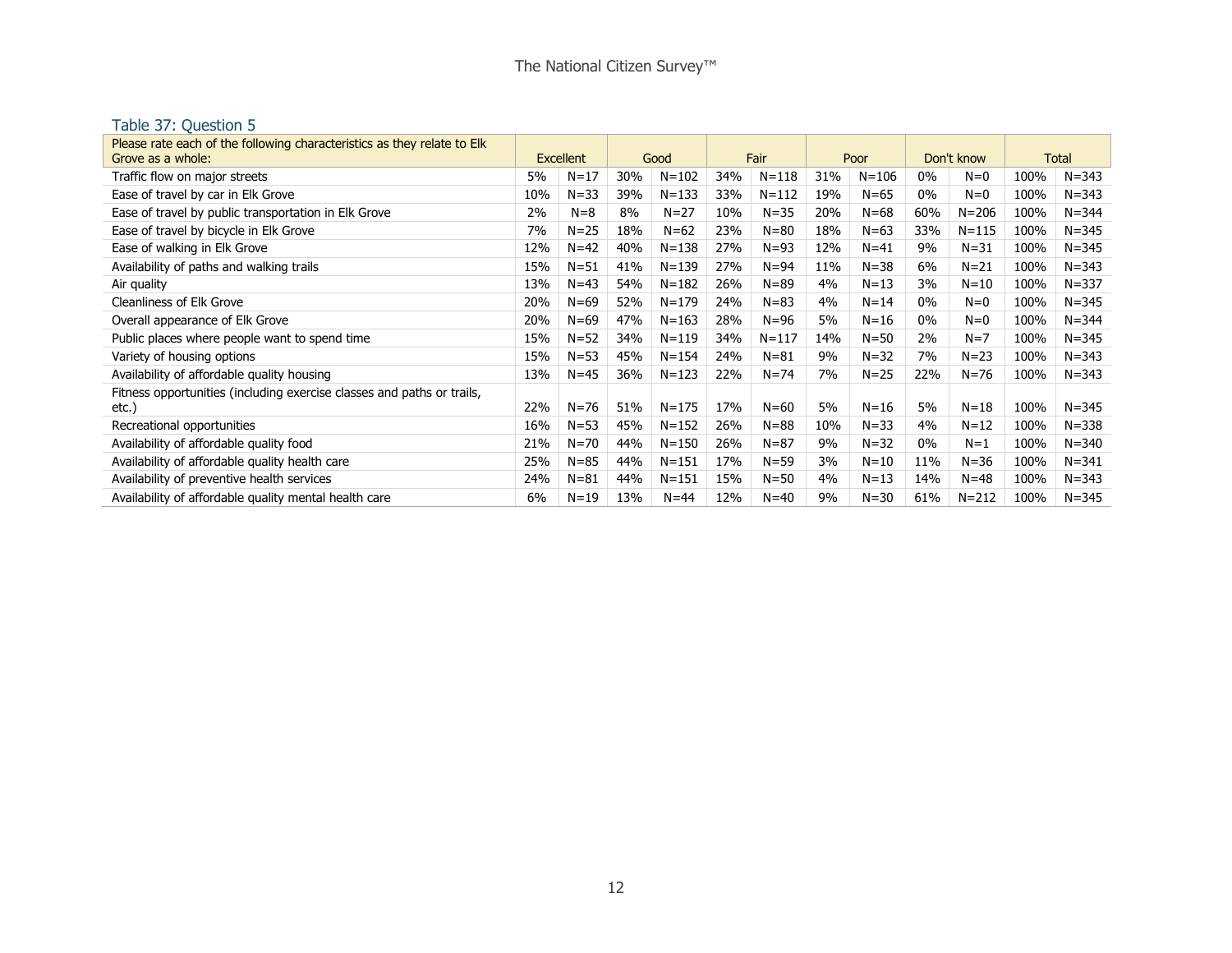# Table 38: Question 6

| Please rate each of the following characteristics as they relate to Elk<br>Grove as a whole: | Excellent |          | Good |           |     | Fair      |     | Poor      |       | Don't know |      | <b>Total</b> |
|----------------------------------------------------------------------------------------------|-----------|----------|------|-----------|-----|-----------|-----|-----------|-------|------------|------|--------------|
| Availability of affordable quality child care/preschool                                      | 6%        | $N = 21$ | 20%  | $N = 69$  | 10% | $N = 33$  | 6%  | $N = 22$  | 57%   | $N = 194$  | 100% | $N = 339$    |
| K-12 education                                                                               | 24%       | $N = 78$ | 41%  | $N = 133$ | 12% | $N = 39$  | 3%  | $N=9$     | 21%   | $N = 69$   | 100% | $N = 328$    |
| Adult educational opportunities                                                              | 8%        | $N = 26$ | 25%  | $N = 84$  | 19% | $N = 64$  | 10% | $N = 34$  | 39%   | $N = 131$  | 100% | $N = 339$    |
| Opportunities to attend cultural/arts/music activities                                       | 8%        | $N = 27$ | 21%  | $N = 71$  | 33% | $N = 113$ | 27% | $N = 91$  | 11%   | $N = 37$   | 100% | $N = 339$    |
| Opportunities to participate in religious or spiritual events and activities                 | 16%       | $N = 55$ | 38%  | $N = 129$ | 16% | $N = 55$  | 3%  | $N = 11$  | 26%   | $N = 90$   | 100% | $N = 340$    |
| Employment opportunities                                                                     | $1\%$     | $N=4$    | 10%  | $N = 32$  | 29% | $N = 98$  | 37% | $N = 122$ | 23%   | $N = 78$   | 100% | $N = 334$    |
| Shopping opportunities                                                                       | 11%       | $N = 35$ | 36%  | $N = 118$ | 35% | $N = 114$ | 18% | $N = 57$  | $0\%$ | $N=1$      | 100% | $N = 325$    |
| Cost of living in Elk Grove                                                                  | 7%        | $N = 24$ | 45%  | $N = 154$ | 38% | $N = 130$ | 9%  | $N = 30$  | $1\%$ | $N=2$      | 100% | $N = 340$    |
| Overall quality of business and service establishments in Elk Grove                          | 10%       | $N = 35$ | 46%  | $N = 157$ | 34% | $N = 115$ | 10% | $N = 33$  | $0\%$ | $N=1$      | 100% | $N = 341$    |
| Vibrant downtown/commercial area                                                             | 3%        | $N = 11$ | 14%  | $N = 48$  | 34% | $N = 116$ | 44% | $N = 150$ | 4%    | $N = 14$   | 100% | $N = 339$    |
| Overall quality of new development in Elk Grove                                              | 7%        | $N = 23$ | 26%  | $N = 88$  | 36% | $N = 124$ | 24% | $N = 82$  | 7%    | $N = 23$   | 100% | $N = 340$    |
| Opportunities to participate in social events and activities                                 | 9%        | $N = 32$ | 36%  | $N = 120$ | 32% | $N = 108$ | 15% | $N = 51$  | 8%    | $N = 26$   | 100% | $N = 337$    |
| Opportunities to volunteer                                                                   | 13%       | $N = 45$ | 44%  | $N = 149$ | 18% | $N = 60$  | 6%  | $N = 19$  | 20%   | $N = 68$   | 100% | $N = 341$    |
| Opportunities to participate in community matters                                            | 13%       | $N = 45$ | 38%  | $N = 129$ | 19% | $N = 66$  | 14% | $N = 46$  | 16%   | $N = 53$   | 100% | $N = 339$    |
| Openness and acceptance of the community toward people of diverse<br>backgrounds             | 22%       | $N = 74$ | 42%  | $N = 143$ | 18% | $N = 63$  | 6%  | $N = 21$  | 12%   | $N = 40$   | 100% | $N = 341$    |
| Neighborliness of Elk Grove                                                                  | 13%       | $N=45$   | 38%  | $N = 130$ | 34% | $N = 117$ | 13% | $N = 43$  | $1\%$ | $N=5$      | 100% | $N = 340$    |

#### Table 39: Question 7

| Please indicate whether or not you have done each of the following in the last 12 months.      |     | <b>No</b> |     | <b>Yes</b> |      | <b>Total</b> |
|------------------------------------------------------------------------------------------------|-----|-----------|-----|------------|------|--------------|
| Made efforts to conserve water                                                                 | 13% | $N = 45$  | 87% | $N = 295$  | 100% | $N = 340$    |
| Made efforts to make your home more energy efficient                                           | 22% | $N = 75$  | 78% | $N = 263$  | 100% | $N = 338$    |
| Observed a code violation or other hazard in Elk Grove                                         | 38% | $N = 129$ | 62% | $N = 209$  | 100% | $N = 338$    |
| Household member was a victim of a crime in Elk Grove                                          | 87% | $N = 297$ | 13% | $N = 43$   | 100% | $N = 340$    |
| Reported a crime to the police in Elk Grove                                                    | 69% | $N = 235$ | 31% | $N = 105$  | 100% | $N = 340$    |
| Stocked supplies in preparation for an emergency                                               | 69% | $N = 233$ | 31% | $N = 106$  | 100% | $N = 339$    |
| Campaigned or advocated for an issue, cause or candidate                                       | 67% | $N = 227$ | 33% | $N = 112$  | 100% | $N = 339$    |
| Contacted Elk Grove (in-person, phone, email or web) for help or information                   | 45% | $N = 152$ | 55% | $N = 188$  | 100% | $N = 340$    |
| Contacted Elk Grove elected officials (in-person, phone, email or web) to express your opinion | 67% | $N = 227$ | 33% | $N = 112$  | 100% | $N = 339$    |

# Table 40: Question 8

| In the last 12 months, about how many times, if at all, have you or other<br>household members done each of the following in Elk Grove? |       | 2 times a week or<br>more |     | 2-4 times a<br>month |     | Once a month or<br>less |     | Not at all |      | <b>Total</b> |
|-----------------------------------------------------------------------------------------------------------------------------------------|-------|---------------------------|-----|----------------------|-----|-------------------------|-----|------------|------|--------------|
| Used Elk Grove public libraries or their services                                                                                       | 5%    | $N = 16$                  | 17% | $N = 56$             | 33% | $N = 109$               | 46% | $N = 154$  | 100% | $N = 335$    |
| Participated in religious or spiritual activities in Elk Grove                                                                          | 16%   | $N = 53$                  | 17% | $N = 56$             | 16% | $N = 52$                | 52% | $N = 174$  | 100% | $N = 335$    |
| Attended a City-sponsored event                                                                                                         | $1\%$ | $N=4$                     | 6%  | $N = 21$             | 56% | $N = 188$               | 36% | $N = 121$  | 100% | $N = 334$    |
| Used bus, rail, subway or other public transportation instead of driving                                                                | 7%    | $N = 22$                  | 2%  | $N=6$                | 9%  | $N = 30$                | 83% | $N = 276$  | 100% | $N = 334$    |
| Carpooled with other adults or children instead of driving alone                                                                        | 18%   | $N = 60$                  | 18% | $N = 59$             | 19% | $N = 63$                | 46% | $N = 153$  | 100% | $N = 335$    |
| Walked or biked instead of driving                                                                                                      | 14%   | $N = 46$                  | 18% | $N = 60$             | 27% | $N = 92$                | 41% | $N = 137$  | 100% | $N = 335$    |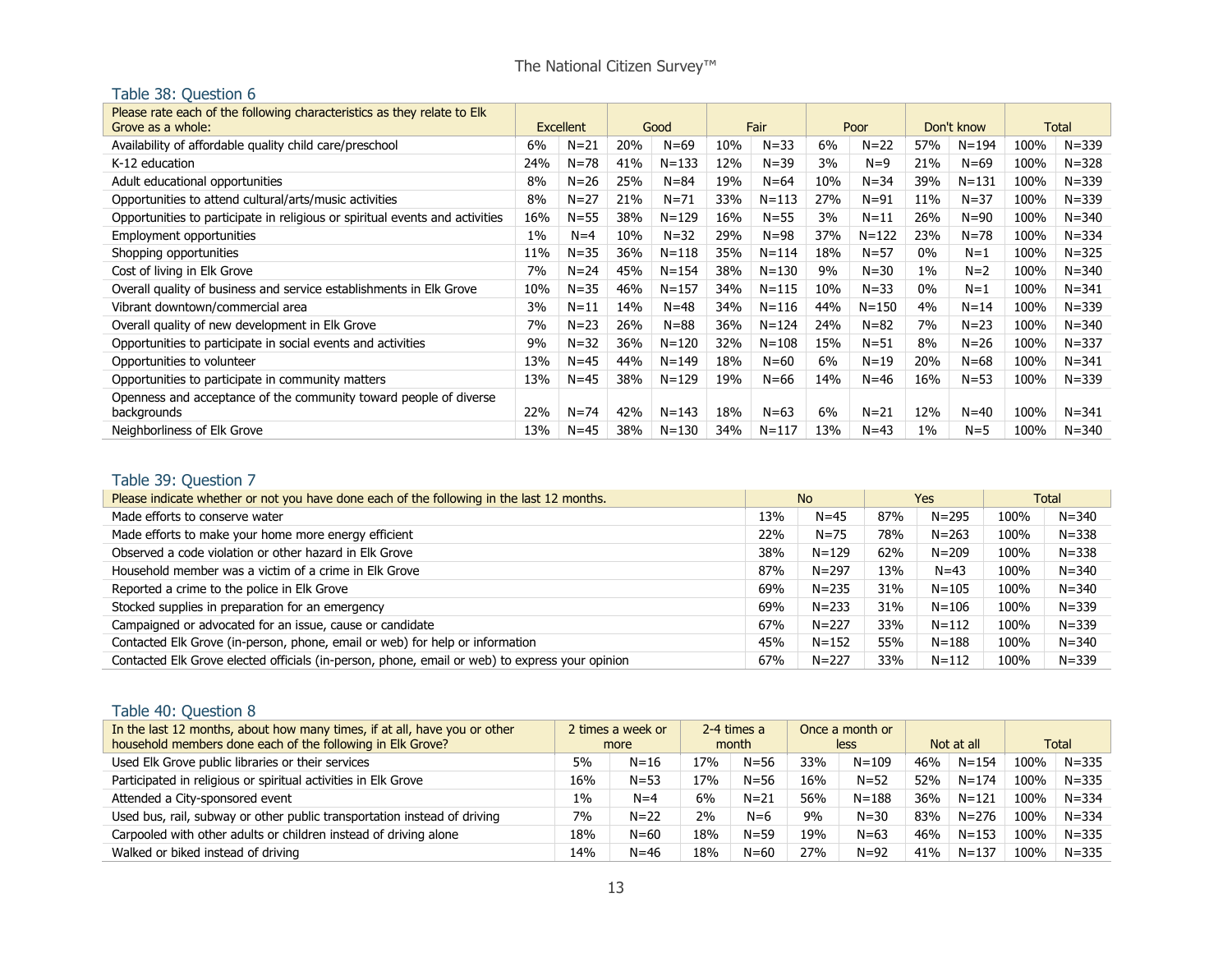| In the last 12 months, about how many times, if at all, have you or other | 2 times a week or |           | 2-4 times a<br>month |          |     | Once a month or |     |            |      |              |
|---------------------------------------------------------------------------|-------------------|-----------|----------------------|----------|-----|-----------------|-----|------------|------|--------------|
| household members done each of the following in Elk Grove?                | more              |           |                      |          |     | less            |     | Not at all |      | <b>Total</b> |
| Volunteered your time to some group/activity in Elk Grove                 | 13%               | $N=43$    | 18%                  | $N = 61$ | 22% | $N = 72$        | 47% | $N = 158$  | 100% | $N = 334$    |
| Participated in a club                                                    | 10%               | $N = 35$  | 15%                  | $N = 51$ | 14% | $N = 46$        | 61% | $N = 203$  | 100% | $N = 335$    |
| Talked to or visited with your immediate neighbors                        | 47%               | $N = 157$ | 29%                  | $N = 97$ | 18% | $N = 61$        | 6%  | $N = 19$   | 100% | $N = 334$    |
| Done a favor for a neighbor                                               | 24%               | $N = 81$  | 29%                  | $N = 96$ | 35% | $N = 117$       | 12% | $N = 41$   | 100% | $N = 335$    |

# Table 41: Question 9

| Thinking about local public meetings (of local elected officials like City Council or County<br>Commissioners, advisory boards, town halls, HOA, neighborhood watch, etc.), in the<br>last 12 months, about how many times, if at all, have you or other household members |       | 2 times a    |    | 2-4 times a |     | Once a month |     |            |      |              |
|----------------------------------------------------------------------------------------------------------------------------------------------------------------------------------------------------------------------------------------------------------------------------|-------|--------------|----|-------------|-----|--------------|-----|------------|------|--------------|
| attended or watched a local public meeting?                                                                                                                                                                                                                                |       | week or more |    | month       |     | or less      |     | Not at all |      | <b>Total</b> |
| Attended a local public meeting                                                                                                                                                                                                                                            | 1%    | $N=2$        | 7% | $N = 22$    | 33% | $N = 109$    | 59% | N=195      | 100% | $N = 328$    |
| Watched (online or on television) a local public meeting                                                                                                                                                                                                                   | $1\%$ | $N=5$        | 6% | $N = 20$    | 27% | $N = 92$     | 65% | $N = 218$  | 100% | $N = 335$    |

#### Table 42: Question 10

| Please rate the quality of each of the following services in Elk Grove:                                             |     | <b>Excellent</b> |     | Good      |     | Fair      |     | Poor      |       | Don't know |      | <b>Total</b> |
|---------------------------------------------------------------------------------------------------------------------|-----|------------------|-----|-----------|-----|-----------|-----|-----------|-------|------------|------|--------------|
| Police/Sheriff services                                                                                             | 31% | $N = 100$        | 46% | $N = 148$ | 14% | $N = 46$  | 6%  | $N = 18$  | 4%    | $N = 12$   | 100% | $N = 324$    |
| Crime prevention                                                                                                    | 18% | $N=60$           | 44% | $N = 145$ | 25% | $N = 83$  | 5%  | $N=16$    | 7%    | $N = 23$   | 100% | $N = 327$    |
| Traffic enforcement:                                                                                                | 20% | $N=64$           | 41% | $N = 133$ | 21% | $N = 68$  | 14% | $N = 46$  | 5%    | $N = 16$   | 100% | $N = 327$    |
| Street repair                                                                                                       | 13% | $N=42$           | 36% | $N = 119$ | 31% | $N = 102$ | 15% | $N = 50$  | 5%    | $N = 15$   | 100% | $N = 328$    |
| Street cleaning                                                                                                     | 17% | $N = 57$         | 38% | $N = 126$ | 26% | $N = 86$  | 13% | $N=42$    | 6%    | $N = 19$   | 100% | $N = 330$    |
| Street lighting                                                                                                     | 18% | $N=60$           | 54% | $N = 177$ | 21% | $N = 68$  | 5%  | $N=17$    | 2%    | $N=6$      | 100% | $N = 328$    |
| Sidewalk maintenance                                                                                                | 14% | $N = 46$         | 45% | $N = 147$ | 25% | $N = 80$  | 10% | $N = 34$  | 6%    | $N=19$     | 100% | $N = 326$    |
| Traffic signal timing                                                                                               | 10% | $N = 32$         | 38% | $N = 124$ | 28% | $N = 91$  | 25% | $N = 81$  | $0\%$ | $N=1$      | 100% | $N = 329$    |
| Bus or transit services                                                                                             | 2%  | $N=8$            | 16% | $N = 52$  | 9%  | $N = 31$  | 11% | $N = 35$  | 62%   | $N = 204$  | 100% | $N = 330$    |
| Garbage collection                                                                                                  | 38% | $N = 126$        | 49% | $N = 162$ | 10% | $N = 34$  | 2%  | $N = 5$   | $1\%$ | $N = 3$    | 100% | $N = 330$    |
| Recycling                                                                                                           | 35% | $N = 115$        | 50% | $N = 164$ | 11% | $N = 37$  | 3%  | $N=9$     | $1\%$ | $N=3$      | 100% | $N = 328$    |
| Yard waste pick-up                                                                                                  | 36% | $N = 118$        | 48% | $N = 156$ | 11% | $N = 35$  | 3%  | $N = 11$  | 2%    | $N = 8$    | 100% | $N = 328$    |
| Storm drainage                                                                                                      | 22% | $N = 73$         | 45% | $N = 149$ | 15% | $N = 50$  | 5%  | $N = 18$  | 12%   | $N = 39$   | 100% | $N = 329$    |
| Utility billing                                                                                                     | 15% | $N = 50$         | 43% | $N = 139$ | 25% | $N = 81$  | 12% | $N = 40$  | 5%    | $N=17$     | 100% | $N = 327$    |
| Land use, planning and zoning                                                                                       | 4%  | $N=13$           | 20% | $N=65$    | 21% | $N = 70$  | 34% | $N = 113$ | 21%   | $N = 69$   | 100% | $N = 330$    |
| Code enforcement (weeds, abandoned buildings, etc.)                                                                 | 7%  | $N = 23$         | 26% | $N = 87$  | 29% | $N = 96$  | 17% | $N = 55$  | 21%   | $N = 69$   | 100% | $N = 330$    |
| Animal control                                                                                                      | 11% | $N = 35$         | 35% | $N = 114$ | 18% | $N = 59$  | 7%  | $N = 24$  | 30%   | $N = 98$   | 100% | $N = 330$    |
| Economic development                                                                                                | 5%  | $N=15$           | 20% | $N=67$    | 25% | $N = 82$  | 32% | $N = 106$ | 17%   | $N = 57$   | 100% | $N = 327$    |
| Public library services                                                                                             | 23% | $N = 77$         | 28% | $N=93$    | 12% | $N = 38$  | 3%  | $N=10$    | 34%   | $N = 111$  | 100% | $N = 329$    |
| Public information services                                                                                         | 14% | $N=47$           | 35% | $N = 114$ | 18% | $N=60$    | 8%  | $N = 26$  | 25%   | $N = 82$   | 100% | $N = 329$    |
| Cable television                                                                                                    | 11% | $N = 36$         | 34% | $N = 112$ | 15% | $N=49$    | 13% | $N = 43$  | 26%   | $N = 86$   | 100% | $N = 326$    |
| Emergency preparedness (services that prepare the community for<br>natural disasters or other emergency situations) | 7%  | $N = 24$         | 15% | $N=49$    | 12% | $N=40$    | 9%  | $N = 30$  | 57%   | $N = 186$  | 100% | $N = 329$    |
| Preservation of natural areas such as open space, farmlands and<br>greenbelts                                       | 12% | $N = 38$         | 31% | $N = 100$ | 23% | $N = 75$  | 22% | $N = 72$  | 13%   | $N=42$     | 100% | $N = 327$    |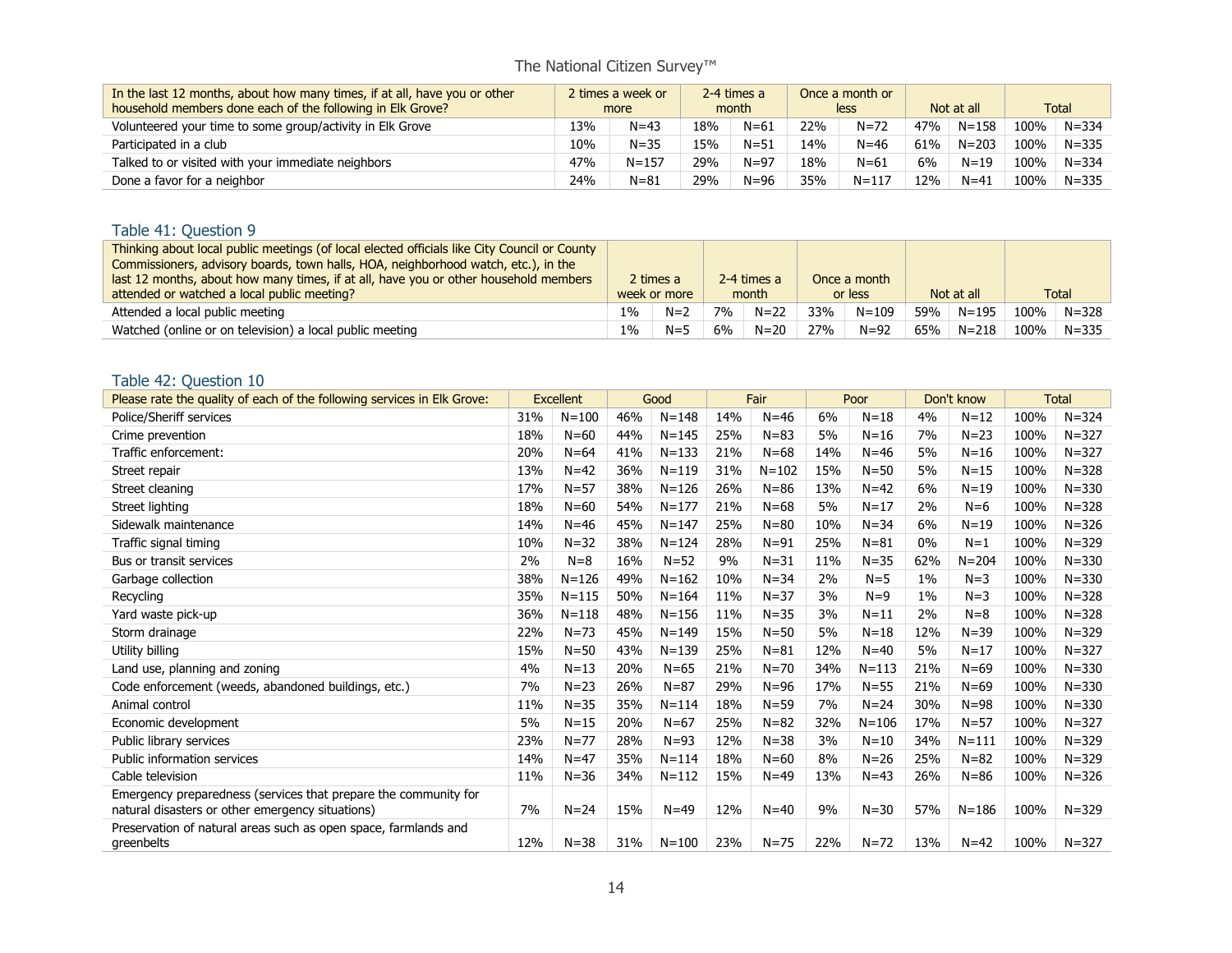| Please rate the quality of each of the following services in Elk Grove:                    | <b>Excellent</b> |          | Good |           |     | Fair     |     | Poor     |     | Don't know |      | Total     |
|--------------------------------------------------------------------------------------------|------------------|----------|------|-----------|-----|----------|-----|----------|-----|------------|------|-----------|
| Elk Grove open space                                                                       | 10%              | $N = 34$ | 31%  | $N = 102$ | 26% | $N = 85$ | 20% | $N = 65$ | 13% | $N = 42$   | 100% | $N = 328$ |
| City-sponsored special events                                                              | 13%              | $N = 43$ | 36%  | $N = 116$ | 21% | $N = 68$ | 9%  | $N = 28$ | 21% | $N = 69$   | 100% | $N = 324$ |
| Overall customer service by Elk Grove employees (police,<br>receptionists, planners, etc.) | 17%              | $N = 56$ | 40%  | $N = 131$ | 23% | $N = 76$ | 7%  | $N = 23$ | 13% | $N=43$     | 100% | $N = 329$ |

# Table 43: Question 11

| Overall, how would you rate the quality of the services provided by each<br>of the following? |       | <b>Excellent</b> |     | Good      |     | Fair     |     | Poor     |     | Don't know |      | <b>Total</b> |
|-----------------------------------------------------------------------------------------------|-------|------------------|-----|-----------|-----|----------|-----|----------|-----|------------|------|--------------|
| The City of Elk Grove                                                                         | 16%   | $N = 54$         | 48% | $N = 158$ | 25% | $N = 81$ | 7%  | $N = 23$ | 4%  | $N = 12$   | 100% | $N = 328$    |
| The Federal Government                                                                        | $1\%$ | $N = 3$          | 26% | $N = 86$  | 33% | N=109    | 28% | $N = 93$ | 12% | $N = 39$   | 100% | $N = 330$    |

# Table 44: Question 12

| Please rate the following categories of Elk Grove government       |    |           |     |           |     |           |     |           |     |            |      |              |
|--------------------------------------------------------------------|----|-----------|-----|-----------|-----|-----------|-----|-----------|-----|------------|------|--------------|
| performance:                                                       |    | Excellent |     | Good      |     | Fair      |     | Poor      |     | Don't know |      | <b>Total</b> |
| The value of services for the taxes paid to Elk Grove              | 8% | $N = 25$  | 36% | $N = 116$ | 32% | $N = 103$ | 18% | $N = 59$  | 7%  | $N = 23$   | 100% | $N = 326$    |
| The overall direction that Elk Grove is taking                     | 8% | $N = 25$  | 28% | $N=90$    | 26% | $N = 85$  | 35% | $N = 114$ | 4%  | $N = 12$   | 100% | $N = 326$    |
| The job Elk Grove government does at welcoming citizen involvement | 9% | $N = 28$  | 31% | $N = 100$ | 20% | $N = 66$  | 18% | $N = 60$  | 22% | $N = 72$   | 100% | $N = 326$    |
| Overall confidence in Elk Grove government                         | 7% | $N=23$    | 34% | $N = 109$ | 25% | $N = 80$  | 30% | $N = 98$  | 5%  | $N=15$     | 100% | $N = 325$    |
| Generally acting in the best interest of the community             | 8% | $N = 25$  | 33% | $N = 106$ | 25% | $N = 80$  | 29% | $N = 93$  | 6%  | $N = 21$   | 100% | $N = 325$    |
| Being honest                                                       | 9% | $N = 28$  | 29% | $N = 95$  | 22% | $N = 73$  | 22% | $N = 71$  | 18% | $N = 59$   | 100% | $N = 326$    |
| Treating all residents fairly                                      | 9% | $N = 28$  | 31% | $N = 103$ | 20% | $N = 67$  | 17% | $N = 55$  | 23% | $N = 74$   | 100% | $N = 327$    |

#### Table 45: Question 13

| How often do you visit Old Town Elk Grove? | Percent | <b>Number</b> |
|--------------------------------------------|---------|---------------|
| A few times a week or more                 | 9%      | $N = 28$      |
| 2-4 times a month                          | 23%     | $N = 73$      |
| Once a month or less                       | 54%     | $N = 169$     |
| Not at all                                 | 14%     | $N = 44$      |
| Don't know                                 | $0\%$   | $N=1$         |
| Total                                      | 100%    | $N = 315$     |

#### Table 46: Question 14

| How often, if at all, do you visit Old Town Elk Grove for each of the |     |              |     |           |     |           |     |            |     | <b>Not</b> |      |              |
|-----------------------------------------------------------------------|-----|--------------|-----|-----------|-----|-----------|-----|------------|-----|------------|------|--------------|
| following?                                                            |     | <b>Never</b> |     | Rarely    |     | Sometimes |     | Frequently |     | applicable |      | <b>Total</b> |
| Dining/nightlife/entertainment                                        | 23% | $N = 73$     | 33% | $N = 105$ | 34% | $N = 107$ | 7%  | $N = 21$   | 4%  | $N = 12$   | 100% | $N = 318$    |
| Nails/hair/spa services                                               | 54% | $N = 171$    | 14% | $N = 43$  | 14% | $N = 44$  | 8%  | $N = 25$   | 10% | $N = 31$   | 100% | $N = 314$    |
| Boutique shopping                                                     | 45% | $N = 144$    | 25% | $N = 80$  | 18% | $N = 56$  | 3%  | $N=9$      | 9%  | $N = 29$   | 100% | $N = 318$    |
| General shopping                                                      | 45% | $N = 144$    | 28% | $N = 88$  | 15% | $N=49$    | 6%  | $N = 18$   | 6%  | $N = 19$   | 100% | $N = 318$    |
| Special events                                                        | 20% | $N = 63$     | 31% | $N = 99$  | 34% | $N = 110$ | 10% | $N = 31$   | 5%  | $N = 17$   | 100% | $N = 320$    |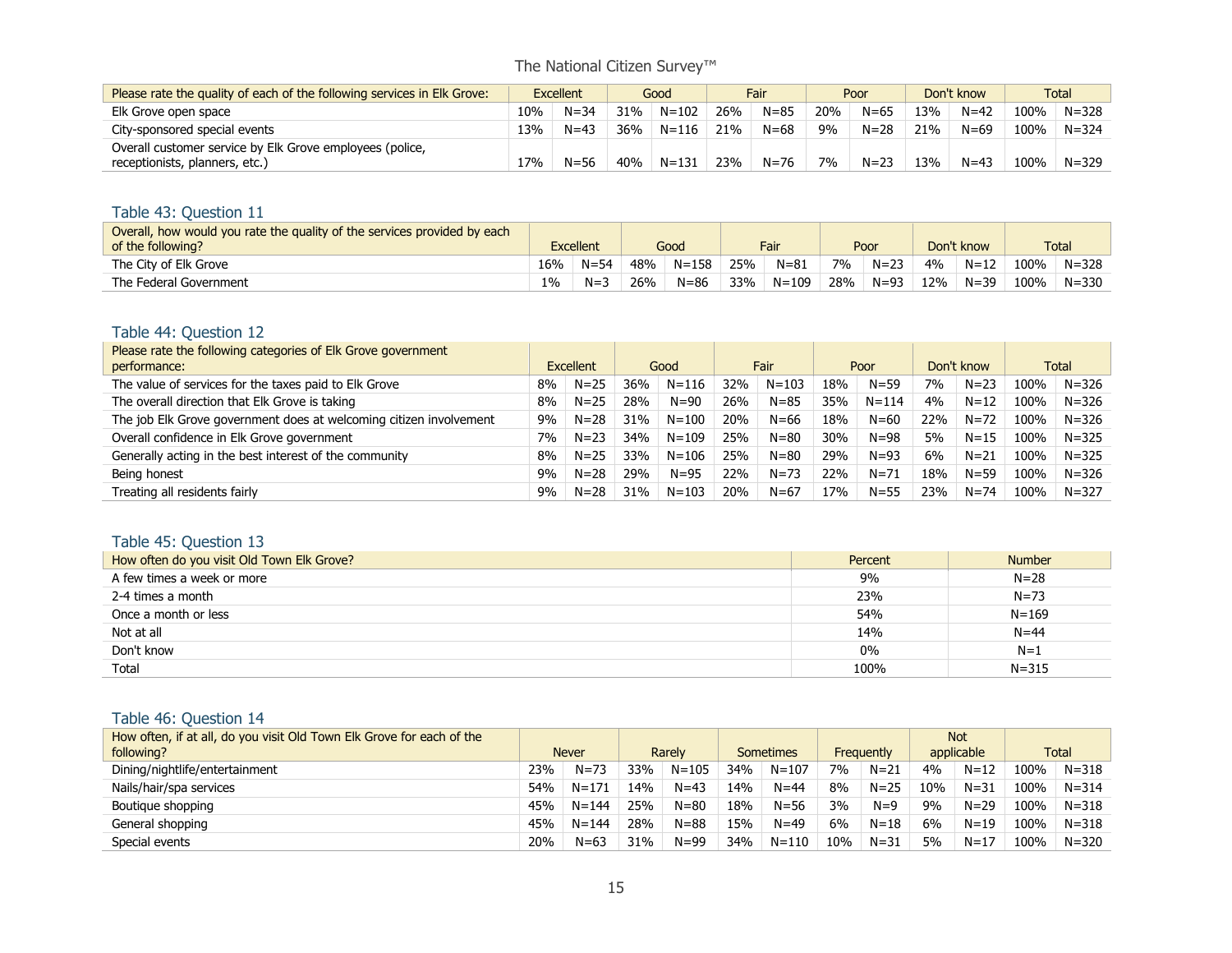| How often, if at all, do you visit Old Town Elk Grove for each of the<br>following? |     | <b>Never</b> |     | Rarely   |     | <b>Sometimes</b> |       | Frequently |     | <b>Not</b><br>applicable |      | <b>Total</b> |
|-------------------------------------------------------------------------------------|-----|--------------|-----|----------|-----|------------------|-------|------------|-----|--------------------------|------|--------------|
| Art gallery/art purchase                                                            | 64% | $N = 203$    | 19% | $N = 59$ | 8%  | $N = 26$         | $1\%$ | $N=4$      | 8%  | $N = 26$                 | 100% | $N = 318$    |
| Real estate/accounting/banking/tax/legal services                                   | 70% | $N = 223$    | 11% | $N = 35$ | 6%  | $N = 19$         | 5%    | $N = 17$   | 8%  | $N = 25$                 | 100% | $N = 319$    |
| Auto/home improvement services                                                      | 63% | $N = 201$    | 16% | $N = 52$ | 10% | $N = 33$         | 4%    | $N = 14$   | 6%  | $N = 19$                 | 100% | $N = 319$    |
| Places of worship                                                                   | 77% | $N = 246$    | 6%  | $N = 18$ | 3%  | $N = 8$          | 5%    | $N = 16$   | 10% | $N = 31$                 | 100% | $N = 319$    |
| Education or lessons (dancing, martial arts, etc.)                                  | 77% | $N = 244$    | 8%  | $N = 24$ | 4%  | $N=13$           | 3%    | $N = 8$    | 9%  | $N = 28$                 | 100% | $N = 317$    |
| <b>Business services</b>                                                            | 56% | $N = 178$    | 20% | $N = 63$ | 13% | $N = 40$         | 4%    | $N = 12$   | 8%  | $N = 27$                 | 100% | $N = 320$    |
| Other                                                                               | 41% | $N = 118$    | 14% | $N=41$   | 12% | $N = 35$         | $1\%$ | $N=3$      | 31% | $N = 88$                 | 100% | N=285        |

#### Table 47: Question 15

| What type of new development, if any, would you like to see in Old Town Elk Grove? (Please check all that apply.) | Percent | <b>Number</b> |
|-------------------------------------------------------------------------------------------------------------------|---------|---------------|
| Performing arts theater                                                                                           | 41%     | $N = 129$     |
| Outdoor concert/special event venue                                                                               | 49%     | $N = 155$     |
| Activities or destinations for children and families                                                              | 40%     | $N = 127$     |
| Movie theater                                                                                                     | 23%     | $N = 72$      |
| Seasonal ice rink                                                                                                 | 34%     | $N = 109$     |
| Plaza setting (benches, landscapes and promenade)                                                                 | 45%     | $N = 144$     |
| Community park                                                                                                    | 25%     | $N = 80$      |
| History center/displays                                                                                           | 32%     | $N = 100$     |
| Museum                                                                                                            | 34%     | $N = 109$     |
| Boutique shopping                                                                                                 | 22%     | $N = 69$      |
| General shopping                                                                                                  | 27%     | $N = 87$      |
| Fine dining                                                                                                       | 47%     | $N = 149$     |
| Casual dining                                                                                                     | 51%     | $N = 163$     |
| Office space                                                                                                      | 6%      | $N = 18$      |
| Other                                                                                                             | 9%      | $N = 27$      |
| None                                                                                                              | 6%      | $N=18$        |
| Don't know                                                                                                        | 7%      | $N = 21$      |

Total may exceed 100% as respondents could select more than one option.

# Table 48: Question D1

| How often, if at all, do you do each of the following, considering all of the<br>times you could? |       | <b>Never</b> |       | Rarely   |     | <b>Sometimes</b> |     | Usually   |                 | <b>Always</b> |      | Total     |
|---------------------------------------------------------------------------------------------------|-------|--------------|-------|----------|-----|------------------|-----|-----------|-----------------|---------------|------|-----------|
| Recycle at home                                                                                   | $1\%$ | $N = 3$      | $1\%$ | $N=2$    | 3%  | $N=9$            | 18% | $N = 58$  | 77%             | $N = 245$     | 100% | $N = 317$ |
| Purchase goods or services from a business located in Elk Grove                                   | $0\%$ | $N=0$        | $1\%$ | $N=4$    | 18% | $N = 56$         | 59% | $N = 187$ | 22%             | $N = 70$      | 100% | $N = 317$ |
| Eat at least 5 portions of fruits and vegetables a day                                            | $1\%$ | $N=4$        | L2%   | $N = 38$ | 34% | $N = 107$        | 38% | $N = 121$ | 15%             | $N = 47$      | 100% | $N = 317$ |
| Participate in moderate or vigorous physical activity                                             | 2%    | $N=5$        | 13%   | $N = 42$ | 29% | $N = 93$         | 35% | $N = 112$ | 21%             | $N = 66$      | 100% | $N = 318$ |
| Read or watch local news (via television, paper, computer, etc.)                                  | $1\%$ | $N=2$        | 6%    | $N=20$   | 16% | $N=52$           | 26% | $N = 84$  | 51%             | $N = 162$     | 100% | $N = 320$ |
| Vote in local elections                                                                           | 4%    | $N = 12$     | 2%    | $N=5$    | 4%  | $N = 14$         | 13% | $N = 42$  | 77 <sub>%</sub> | $N = 247$     | 100% | $N = 320$ |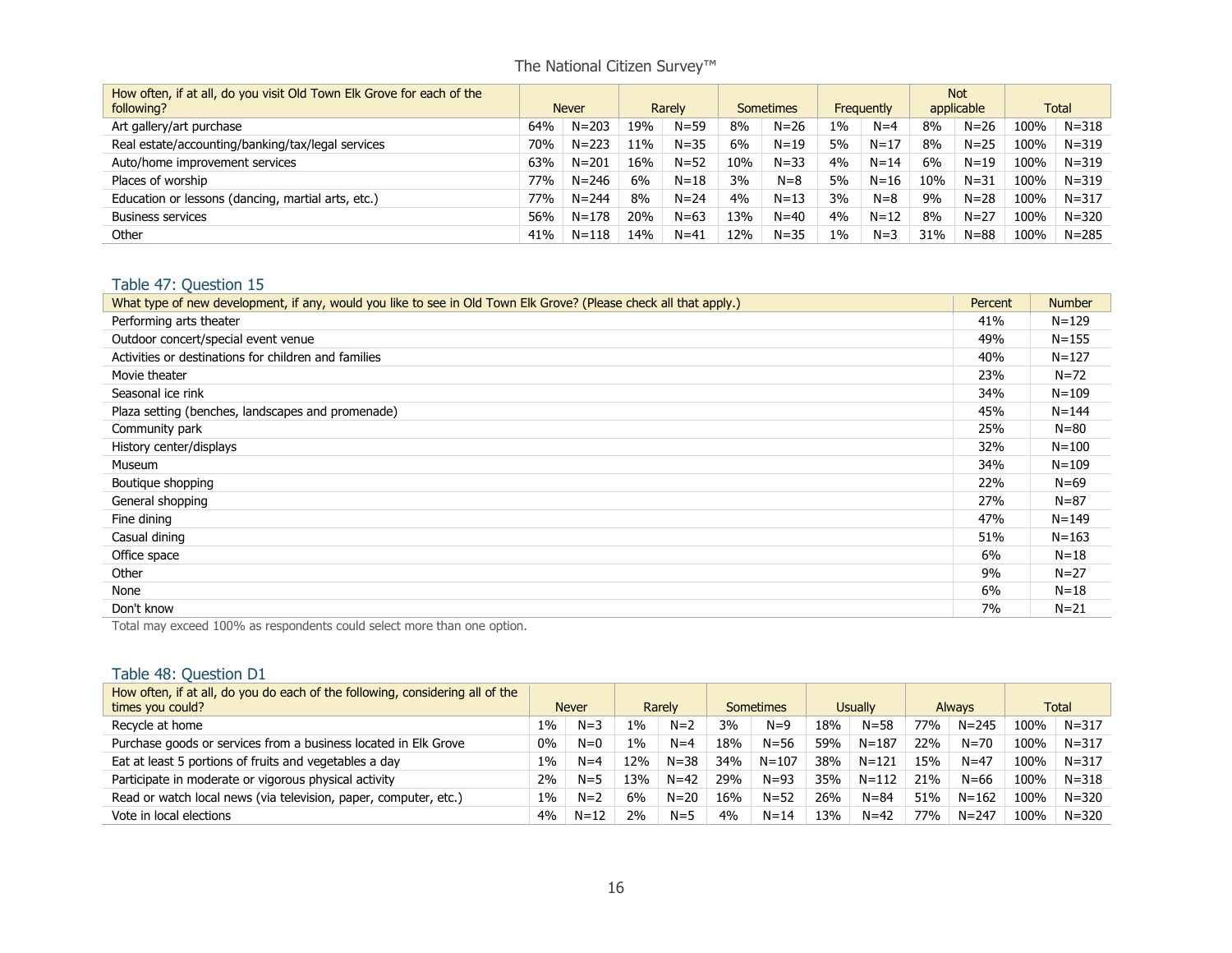# Table 49: Question D2

| Would you say that in general your health is: | Percent | <b>Number</b> |
|-----------------------------------------------|---------|---------------|
| Excellent                                     | 21%     | $N=66$        |
| Very good                                     | 46%     | $N = 148$     |
| Good                                          | 28%     | $N=90$        |
| Fair                                          | 4%      | $N = 14$      |
| Poor                                          | $1\%$   | $N=2$         |
| Total                                         | 100%    | $N = 320$     |

# Table 50: Question D3

| What impact, if any, do you think the economy will have on your family income in the next 6 months? Do you think the impact will be | Percent | <b>Number</b> |
|-------------------------------------------------------------------------------------------------------------------------------------|---------|---------------|
| Very positive                                                                                                                       | 7%      | $N = 21$      |
| Somewhat positive                                                                                                                   | 21%     | $N = 67$      |
| Neutral                                                                                                                             | 50%     | $N = 159$     |
| Somewhat negative                                                                                                                   | 18%     | $N = 58$      |
| Very negative                                                                                                                       | 5%      | $N = 16$      |
| Total                                                                                                                               | 100%    | $N = 321$     |

# Table 51: Question D4

| What is your employment status?       | Percent | <b>Number</b> |
|---------------------------------------|---------|---------------|
| Working full time for pay             | 51%     | $N = 162$     |
| Working part time for pay             | 11%     | $N = 36$      |
| Unemployed, looking for paid work     | 5%      | $N = 16$      |
| Unemployed, not looking for paid work | 2%      | $N=7$         |
| Fully retired                         | 31%     | $N = 98$      |
| Total                                 | 100%    | $N = 319$     |

#### Table 52: Question D5

| Do you work inside the boundaries of Elk Grove? | Percent | <b>Number</b> |
|-------------------------------------------------|---------|---------------|
| Yes, outside the home                           | 27%     | $N = 83$      |
| Yes, from home                                  | 8%      | $N = 25$      |
| No                                              | 65%     | $N = 205$     |
| Total                                           | 100%    | $N = 313$     |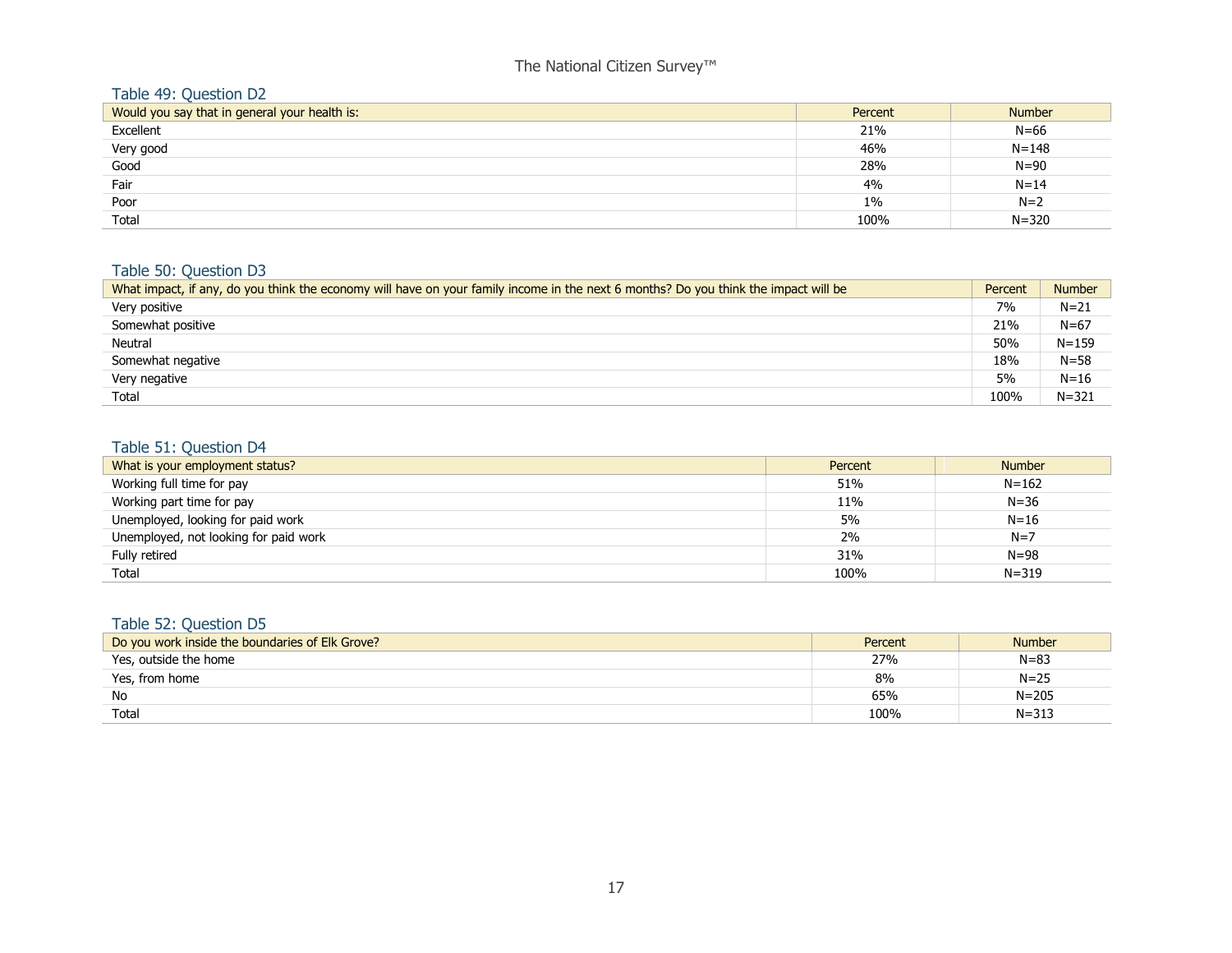#### Table 53: Question D6

| How many years have you lived in Elk Grove? | Percent | <b>Number</b> |
|---------------------------------------------|---------|---------------|
| Less than 2 years                           | 9%      | $N = 28$      |
| 2 to 5 years                                | 12%     | $N = 39$      |
| 6 to 10 years                               | 21%     | $N=66$        |
| 11 to 20 years                              | 25%     | $N = 81$      |
| More than 20 years                          | 33%     | $N = 106$     |
| Total                                       | 100%    | $N = 320$     |

#### Table 54: Question D7

| Which best describes the building you live in?                               | Percent | <b>Number</b> |
|------------------------------------------------------------------------------|---------|---------------|
| One family house detached from any other houses                              | 97%     | $N = 309$     |
| Building with two or more homes (duplex, townhome, apartment or condominium) | 3%      | $N=9$         |
| Mobile home                                                                  | 0%      | $N=1$         |
| Other                                                                        | 0%      | $N=0$         |
| Total                                                                        | 100%    | $N = 319$     |

# Table 55: Question D8

| Is this house, apartment or mobile home | Percent | <b>Number</b> |
|-----------------------------------------|---------|---------------|
| Rented                                  | 10%     | $N = 32$      |
| Owned                                   | 90%     | $N = 284$     |
| Total                                   | 100%    | $N = 316$     |

# Table 56: Question D9

| About how much is your monthly housing cost for the place you live (including rent, mortgage payment, property tax, property insurance and homeowners' |         |               |
|--------------------------------------------------------------------------------------------------------------------------------------------------------|---------|---------------|
| association (HOA) fees)?                                                                                                                               | Percent | <b>Number</b> |
| Less than \$300 per month                                                                                                                              | 5%      | $N = 15$      |
| \$300 to \$599 per month                                                                                                                               | 6%      | $N = 20$      |
| \$600 to \$999 per month                                                                                                                               | 8%      | $N = 24$      |
| \$1,000 to \$1,499 per month                                                                                                                           | 28%     | $N = 87$      |
| \$1,500 to \$2,499 per month                                                                                                                           | 38%     | $N = 117$     |
| \$2,500 or more per month                                                                                                                              | 15%     | $N = 45$      |
| Total                                                                                                                                                  | 100%    | $N = 308$     |

# Table 57: Question D10

| Do any children 17 or under live in your household? | Percent | <b>Number</b> |
|-----------------------------------------------------|---------|---------------|
| No                                                  | 64%     | $N = 204$     |
| Yes                                                 | 36%     | $N = 114$     |
| Totai                                               | 100%    | $N = 318$     |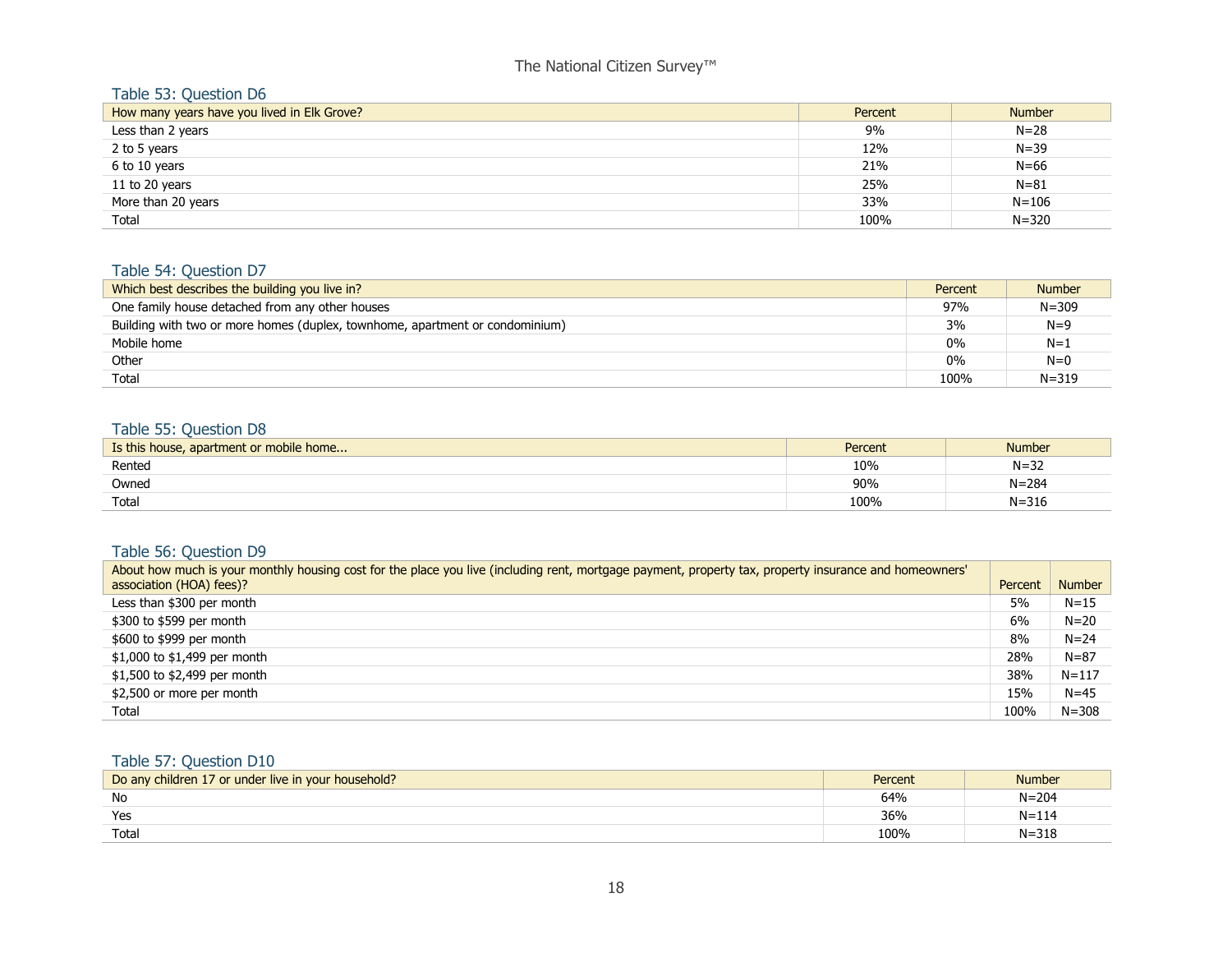#### Table 58: Question D11

| Are you or any other members of your household aged 65 or older? | Percent | <b>Number</b> |
|------------------------------------------------------------------|---------|---------------|
| No                                                               | 68%     | $N = 216$     |
| Yes                                                              | 32%     | $N = 103$     |
| Tota <sub>i</sub>                                                | 100%    | N=319         |

#### Table 59: Question D12

| How much do you anticipate your household's total income before taxes will be for the current year? (Please include in your total income money from all |         |               |
|---------------------------------------------------------------------------------------------------------------------------------------------------------|---------|---------------|
| sources for all persons living in your household.)                                                                                                      | Percent | <b>Number</b> |
| Less than $$25,000$                                                                                                                                     | 3%      | $N=10$        |
| \$25,000 to \$49,999                                                                                                                                    | 9%      | $N = 28$      |
| \$50,000 to \$99,999                                                                                                                                    | 38%     | $N = 112$     |
| \$100,000 to \$149,999                                                                                                                                  | 35%     | $N = 105$     |
| \$150,000 or more                                                                                                                                       | 14%     | $N = 42$      |
| Total                                                                                                                                                   | 100%    | $N = 297$     |

#### Table 60: Question D13

| Are you Spanish, Hispanic or Latino?                     | Percent | <b>Number</b> |
|----------------------------------------------------------|---------|---------------|
| No, not Spanish, Hispanic or Latino                      | 90%     | $N = 279$     |
| Yes, I consider myself to be Spanish, Hispanic or Latino | 10%     | $N = 32$      |
| Total                                                    | 100%    | $N = 311$     |

#### Table 61: Question D14

| What is your race? (Mark one or more races to indicate what race(s) you consider yourself to be.) | Percent | <b>Number</b> |
|---------------------------------------------------------------------------------------------------|---------|---------------|
| American Indian or Alaskan Native                                                                 | 2%      | $N=6$         |
| Asian, Asian Indian or Pacific Islander                                                           | 8%      | $N = 26$      |
| Black or African American                                                                         | 7%      | $N = 22$      |
| White                                                                                             | 80%     | $N = 247$     |
| Other                                                                                             | 9%      | $N = 29$      |

Total may exceed 100% as respondents could select more than one option.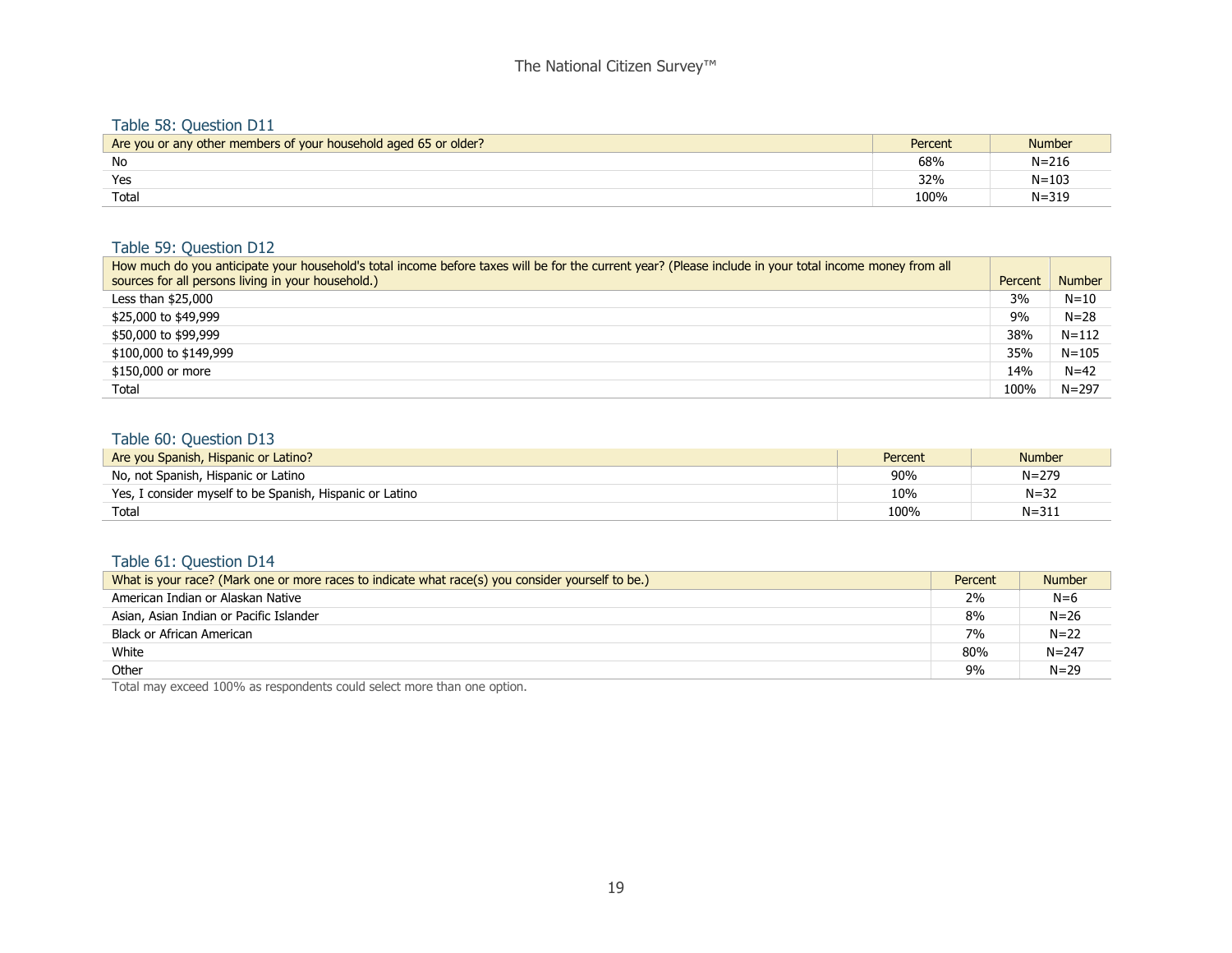# Table 62: Question D15

| In which category is your age? | Percent | <b>Number</b> |
|--------------------------------|---------|---------------|
| 18 to 24 years                 | 3%      | $N=8$         |
| 25 to 34 years                 | 7%      | $N = 23$      |
| 35 to 44 years                 | 16%     | $N = 50$      |
| 45 to 54 years                 | 27%     | $N = 85$      |
| 55 to 64 years                 | 23%     | $N = 74$      |
| 65 to 74 years                 | 18%     | $N = 58$      |
| 75 years or older              | 6%      | $N = 19$      |
| Total                          | 100%    | $N = 317$     |

#### Table 63: Question D16

| What is your sex? | Percent | Number    |
|-------------------|---------|-----------|
| Female            | 53%     | $N = 165$ |
| Male              | 47%     | $N = 149$ |
| Tota <sub>i</sub> | 100%    | $N = 314$ |

# Table 64: Question D17

| Do you consider a cell phone or landline your primary telephone number? | Percent | <b>Number</b> |
|-------------------------------------------------------------------------|---------|---------------|
| Cell                                                                    | 38%     | $N = 123$     |
| Land line                                                               | 26%     | $N = 83$      |
| Both                                                                    | 36%     | $N = 114$     |
| Total                                                                   | 100%    | $N = 320$     |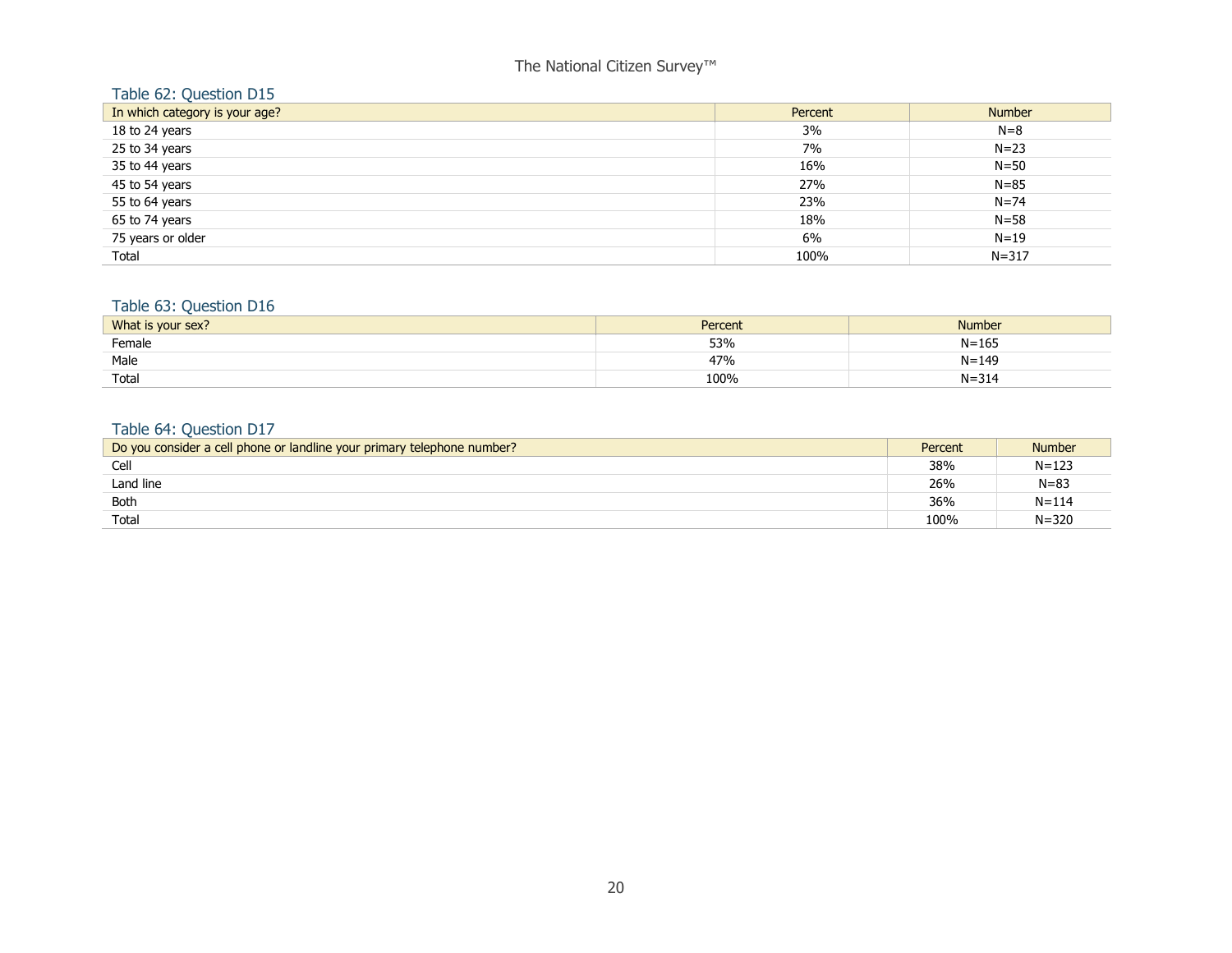# <span id="page-22-0"></span>**Verbatim Responses**

The following pages contain the respondents' verbatim responses as entered in the web survey and have not been edited for spelling or grammar. Responses have been sorted in alphabetic order.

# **What types of activities, amenities, shops or services would encourage you to visit Old Town Elk Grove more often?**

- Awnings to permit shade and protection from rain on sidewalks when shopping.
- A vibrant synergy of shops, restaurants, culture, film, places to hang out modeled after a European village. No more fake stucco.
- A brewery or at least a pub with micro beers. Elk Grove brewery is missed and EG is one of the only areas in Sac Co that does not have a brewery.
- A coffee shop like Starbucks, a wine bar, a park with benches, music events.
- A good restaurant, better walkability to window shop. Irish pub /Bar / dance club, coffee shop, breakfast place
- A high end mall or out door shopping center. Something that resembles the fountains or Galleria in Roseville. We also need local chains and higher end places to eat. Need high end cosmetic service.
- A place for community plays. Right now we have to go into Sacramento for all plays unless one of the local high school's have one!
- A real shopping mall and not a discount outlet mall
- A train station, aka public transportation in the form of rail with busses going to and from, and all around that new transportation hub could be opportunities for shopping, dining, and cultural event
- Activities and jobs for retirees
- Affordable shopping, parking, more minority/multicultural events, venues and shops, community events for seniors, informational services....
- Although City hall is not located there. Old Elk Grove  $= A$  plaza with out door music for east and west Elk Grove to meet. Covered for summer heat and warm inviting place for winter.
- Amenities: widen EG Blvd thru Old Town, better and safer parking.
- An interesting focal point for a destination. Improved walking & parking.
- Another restaurant similar to The Brick House. Sometimes it's so packed, but we want the live music and great food. Nowhere else like there in Old Town.
- Any restraunt that is not a chain. It would be nice to see the brew pub replaced.
- Art Center and museum, parks and area for parking that is senior friendly. This area of Elk Grove should have a Senior Center as well as the Laguna area.
- Art galleries, wine tasting, better shopping and ease of parking in the area.
- Because of the confined nature of old EG, it's hard to say. If you get too many people there at once, it's not pleasant for anyone.
- Better & convenient parking
- Better parking and more places to sit as one walks along the street.
- Better parking, more park like setting, wider sidewalks, make it a safer neighborhood.
- Better parking, overpass over the trains,
- Better parking.
- Better Public Parking
- Better traffic flow & parking. I would like to see more dining that offer outdoor seating. Whenever I have attended an event, as with many others we bring our dogs & there is no outside dining option
- Blues or jazz club, good restaurant with reasonable prices.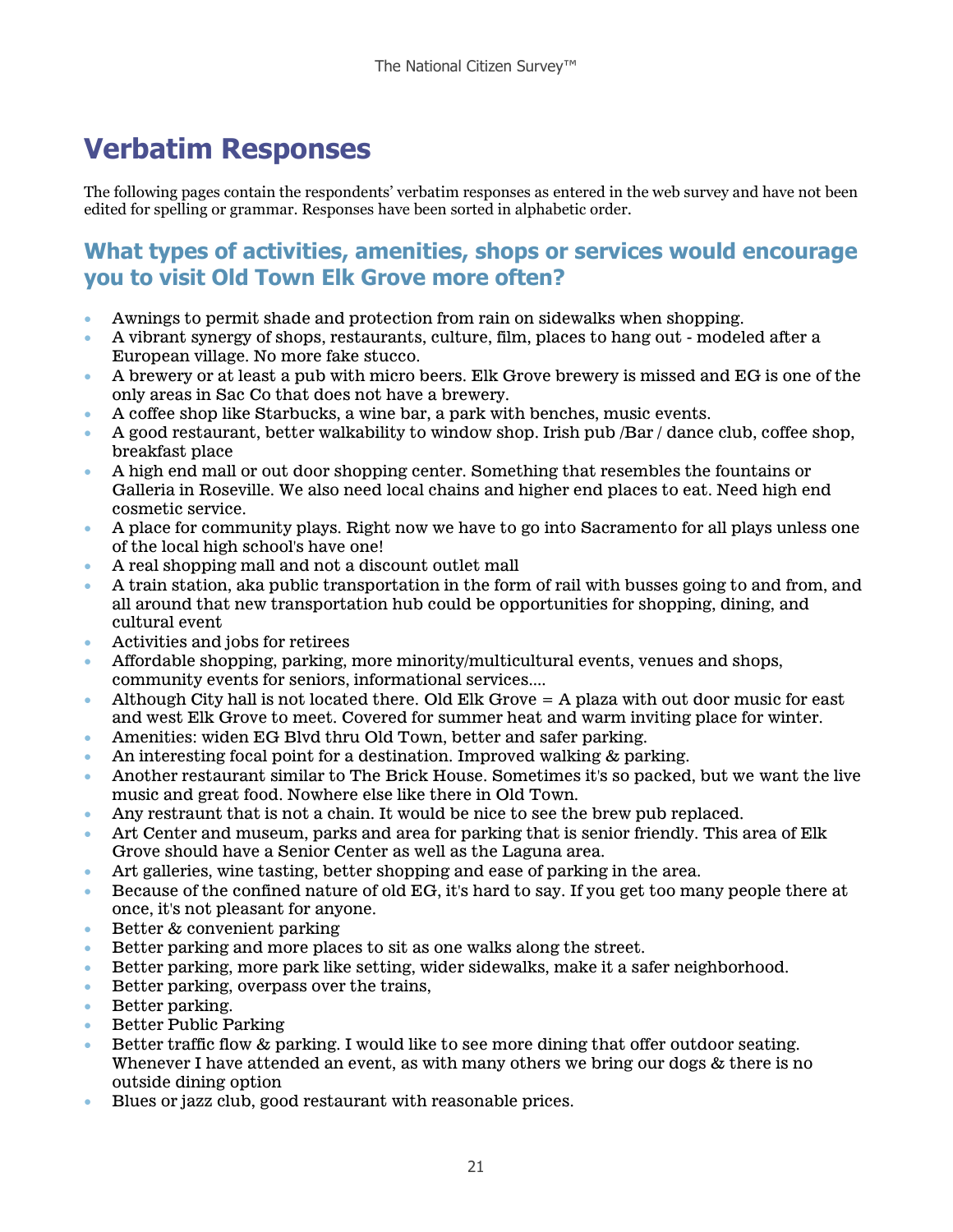- Book, music and movie store, great breakfast cafe, musical theater and/or playhouse, See's candy or Rocky Mountain chocolate factory, bakery and/or lumch cafe, nice history museum, outdoor concerts.
- Bookstore
- Boutique shops, more dining, better parking. It's very hard to park in old town.
- Boutiques and specialty shops with easier  $\&$  more visible parking. Too many spots for parking seem restrictive. Traffic can be troublesome at times
- Breakfast
- Casual but good restaurants for breakfast and lunch; quality dining restaurants and brewpub; a performing arts center; a community volunteer center; various services (see Old Town in Lodi)
- Casual dining, ice cream, coffee
- Casual dining, outdoor activity
- Casual restaurants, local food vendors, a Bakery, farmers market, clean/quality thrift store, community events/ice rink/plaza, HARDWARE STORE!!!
- Casual restaurants. business that are open in the evening
- City puts too Much \$ into Old Town. It is over rated and really is not that historical. The main street is too busy, and crossing the street can be dangerous. Ice skate ring is a total waste of \$
- Clothing stores, neighborhood nursery, shoe stores for men and women, ethnic casual restaurants.
- Community events including community outreach by local police to help enhance our personal neighborhoods. More community watch outreach. I would like to establish one in my neighborhood however I ha
- Concerts, general dining, nightlife (anything past 9pm)
- Concerts...
- Convert the winery building into a destination shopping experience and loft office space to bring workers and their spending money into the area.
- Decent walking mall with non-chain shops, brewery, park/outdoor area, running paths that actually connect and go somewhere
- Dine-in casual Restaurants for breakfast and lunch (not fast foods).
- Dining options
- Downtown needs revamp and Improvement to bring people in. Good examples: Pleasanton, Livermore, Saratoga.
- Eateries, hardware store, nightlife, garden shops, home decor shops, new Italian Deli is good, need more parking and more of everything but we have limited buildings to work with.
- Extension of existing environment and a nice coffee house
- Family oriented activities
- Farmers Market would be fantastic.
- FINE DINING ESTABLISHMENT
- Fine dining, butcher shop/deli, Kovars martial arts academy from Laguna
- Fine restaurants, Shopping, Movie Theater, Plaza Setting
- Finish the mall.
- Finish the mall. Although by now the overall design will need to be revisited to acheive higher sustainablility characteristics. Id enjoy to hear those talks and chime in.
- Flea Markets
- FREE PARKING CLOSER TO THEIR BUSINESS ESTABLISHMENTS.
- Give a face lift to outdated buildings so they all look nicer and newer
- Give it up. Any other city would have leveled the place. 'Old Town' is just a thing to be interested in have something to do. All it does is create congestion. It's an embarrassment.
- Go carting, miniature golf, rock climbing wall, arcade.
- Good restaurants, major brand gasoline service stations, high end grocery stores like Bel Air, Raleys, or Safeway, and barber shops.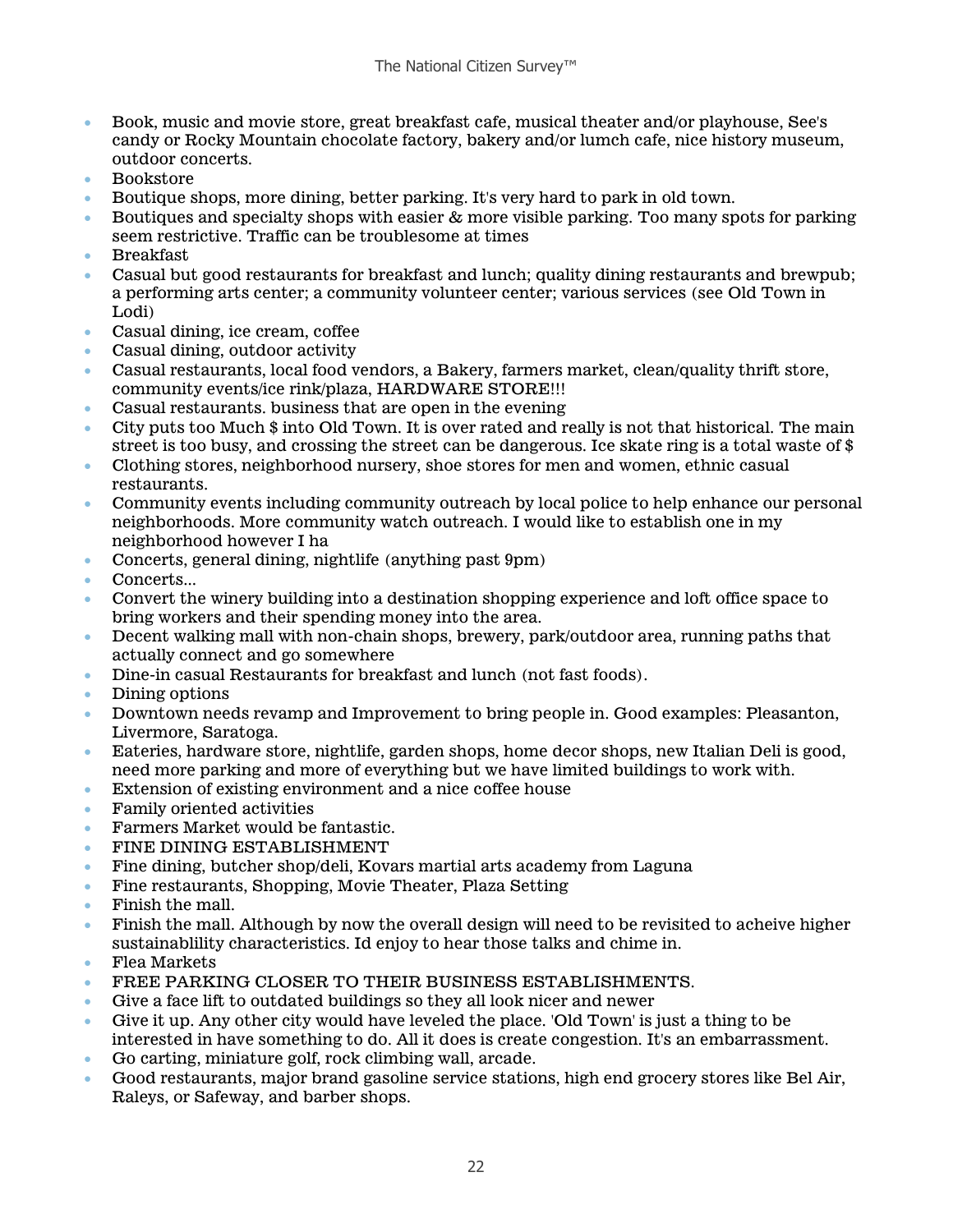- History centers museums that emphasize the important part this area was to the discovery of gold and in settling the West.
- I don't think focusing on Old Town Elk Grove is necessary... you'll need to create something on the west side of hwy 99 to include those residents in the Stonelake area and anyone west of Bruceville
- I miss the Elk Grove Brewery, we need something like that instead of just Bob's bar.
- I still consider myself new to Elk Grove so I don't have any additional recommendations at this time.
- I think a performing arts theater open to all ages and community members to participate and build a community theater group would fill a void.
- I would like street signs visible in both directions at Elk Way & Elk Grove Florin and lighting on the West side of the intersection
- I would like to see a greater variety of gift type stores. Currently, it just seems like it is nothing but salons.
- I would like to see a venue for small scale concerts/shows such as at the Sutter Creek Theater. If doable, a good site could be the old Brewery. A community park/plaza. Traffic is an issue.
- I would like to see the city do something nice with the Old Town Plaza (ex-sand & gravel pit), like maybe a park like setting. And maybe an old fashioned train station in the lot on the other side of
- I would visit old town Elk Grove more if traffic wasn't so bad. Elk Grove Blvd. is horribly congested, I avoid even grocery shopping there at certain times of the day. (I live in old Elk Grove).
- If it promoted the history of Elk Grove more instead of being just shops that no one really visits.
- If it was easier to navigate and get around in Old town I might go more often. I would recommend an annual wine walk like Willow Glen, San Jose CA does. It is charity event, people spend \$
- Improve or reroute central traffic flow/parking, improve bike/walk/shuttle access, remove nearby blighted strip malls, history/railroad features, build public venue for social events/city hall THERE
- International food store
- It feels crowded and everytime I pass by there. Roads are too narrow.
- It's hard to feel comfortable there because even though the speed limit is 25, people zip through. And I live on the west end of town, so it's hard to get across town, esp. at Walmart and 99!!!
- Just more to do in general. Sometimes I go down there and feel like all there is are a bunch of trashy bars.
- Lack of parking and the narrow street is what keeps me from visiting Old Town Elk Grove. I only visit Old Town to go to the Brick House Restaurant. Also, there are mostly salons in Old Town.
- Less traffic and more parking.
- Less traffic congestion.
- Let Old Town Elk Grove go to much energy is spent on a nothing location. There are so many nicer places in Elk Grove than Old Town. It has turned into a big beauty parlor and nothing more.
- Locally owned and operated shops and restaurants. too many national chain restaurants and stores in town
- Locally-owned restruants, breweries, and/or pubs.
- Look @ Folsom Palladio Lots of things in one area/ Sunriver Oregon4fun. Outdoor dining for summer evenings/ coffee shop/bakery/restaurant for mornings/bookstore/plaza with benches/fountains to linger
- Lose Byblos art and garden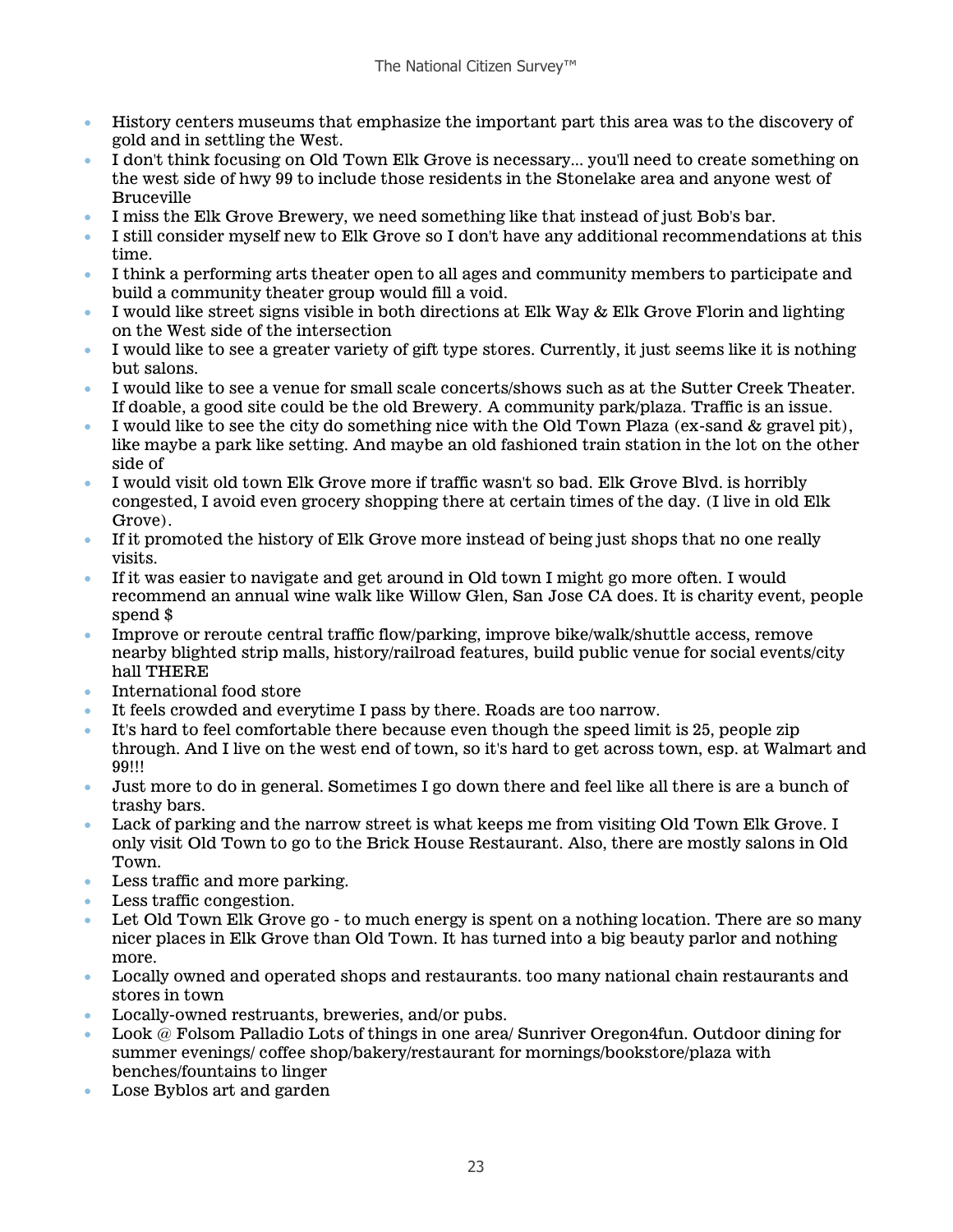- Making parking easier and more ample. The library especially. I stopped going when you changed the parking. The building is lovely!
- McManamins-type pub/micro-brewery (Oregon), med level steakhouse/seafood restaurant and/or Harris Center For The Arts-type performing arts center (Folsom Lake College) w/ decent entertainment, IMAX
- Microbrew House, Blueshouse Pub, Teen Center
- More and better shops. More and better restaurants. A community park with some planned activities or events, i.e., art show, craft or fine arts show, summer play or music events.
- More casual eating spots and a movie theater would be awesome. Allow the food trucks to do more Food Truck Round-ups.
- More craft, wine, antique, musical events
- More farmers markets, parades, other shopping other than salons.
- More for children and a movie theater.
- More genereal activity to poplate the streets and buildings. Adult education activities. Good independent coffee shop (like Plantation Roast used to be). Grocery selling fine foods. Delicatessen.
- More high end restaurants. No franchises. Bring back the Elk Grove brewery.
- More parking, it's a pain to park in OLD TOWN.
- More parking; more dining options; more actviites such as movie theater or performing arts
- More places for activities with pets (dogs) without leash more dog parks.
- More places to go. Not relevant to me currently.
- More public parking and less nail/beauty salons (20 plus within 1mile is ridiculous.
- More special events, more shopping, I would like to see more festivities at all the major holidays. It would be nice to have something at Christmas that is a little more than a 1 day event.
- More street fairs similar to the Dicken's Fair held after Thanksgving. Improved parking and more parking. Parades and other community events.
- More walking-running trails, connect existing trails and build the aquatics center.
- Mostly restaurants, casual breakfast/scoffee shop (not Starbucks)
- Muscial entertainment like a jazz club and more upscale dining options.
- Museum, anything of interest/educational for kids/, plaza
- Need more dining opportunities and "one of a kind" boutique shopping to make it attractive. Need to do away with more "common"storefronts that can be more easily accessed in other parts of town.
- Nice Fun restaurants, definately a movie theater, children entertainment
- Night entertainment
- Nightlife, bars and taverns that are separate from a restaurant-chain; shopping centers need more curb appeal in Old Town; bakeries; an easier place to park so you can walk to various shops.
- None. The traffic and parking are a mess, so I do not visit Old Town Elk Grove at all.
- None. Old Town is simply a bottle-neck on Elk Grove Boulevard
- NONE....until you get some NEW BLOOD running Old Town it just isn't going to happen. That same o, same o stuff just doesn't work anymore. Food Trucks take our money and run.........JMHO
- Nothing. Old Town is just that "OLD". Nothing would entice me to visit unless I aboslutely had to.
- Old Town E. G. parking and street space are still too confining and jammed. Widening the streets is the ONLY thing that would encourage more consumers & keep businesses from closing down.
- Old Town EG is a treasure and should be enhanced,. Encourage a railway stop and remodeling historic buildings to showcase what a special place EG is and that it's not just "a place of strip malls."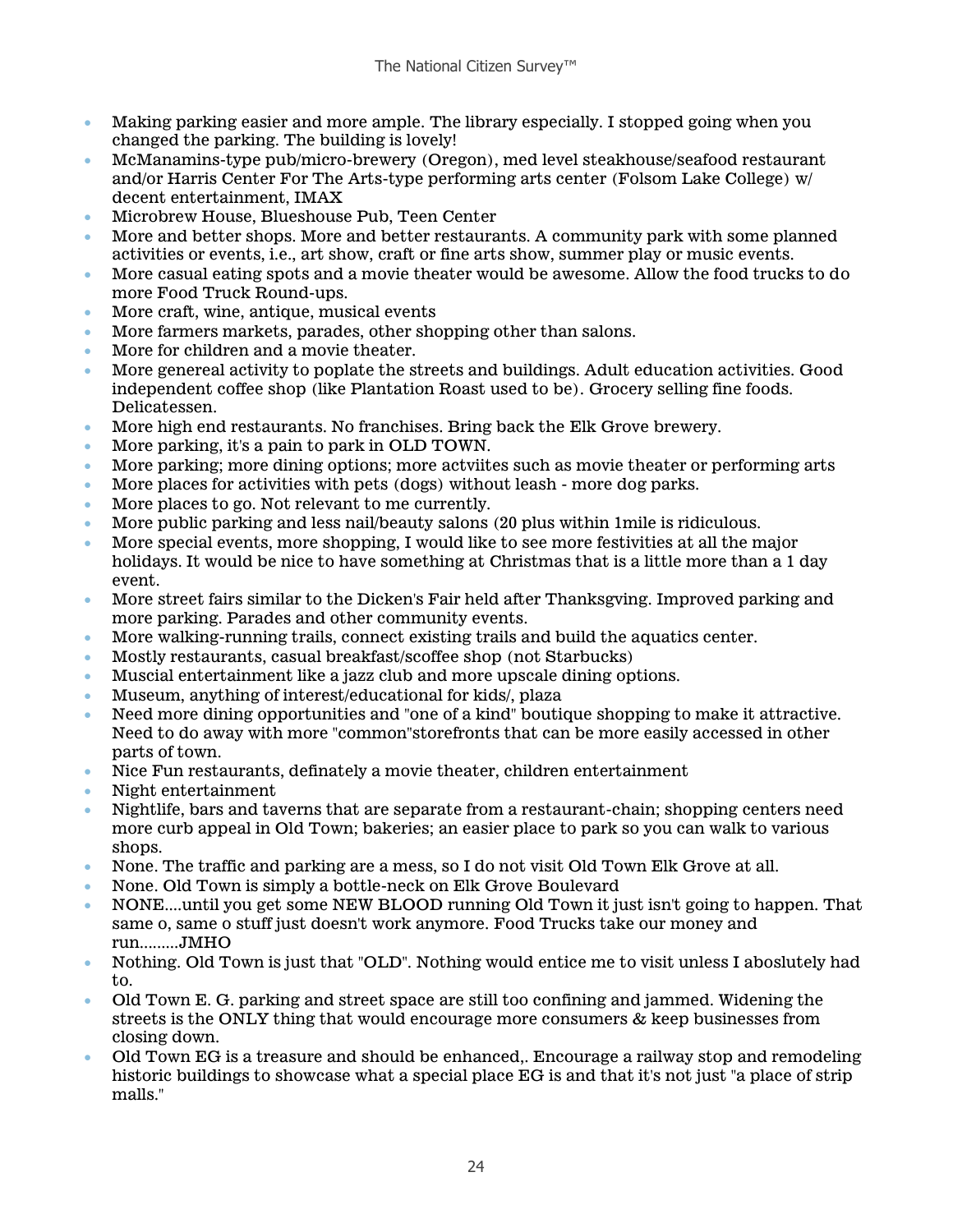- Old Town Elk Grove needs to relocate. Take look at Livermore or Pleasanton each of them have rebuilt their old towns. Elk Grove's Old Town is disrupted by the rail road. There is not enough parking
- Old Town Elk Grove Sucks for parking !!!!
- Old town has no real character, it is boring and there is nothing of real interest. It is a waste of city money and effort to support the property owners in old town. It is just an old part of town
- Old Town is not a good shopping destination because of limited parking. I would like to see Old Town and the Elk Grove Regional Park developed as a living museum with stores, businesses, schools, etc.
- Old town needs more dining to draw day and evening. Music is always a good way to get community out and meeting
- Old town should be used for special community events as always. Not enough space for anything permanent mentioned above.
- Open the road up from single lane to 2 lanes in each direction more off street parking. Congestion now as things stand.
- Other areas of Elk Grove should be the focus of development.
- Outlet shopping like Vacaville. Jcoenney!!! Sears. So we never have to take our business out of EG!!
- Parking is inadequate for large gatherings of people. Large events cause street closures and inconvenience residents who use Elk Grove Boulevard.
- Parking is terrible. Design of street makes for bad traffic and dangerous conditions
- Parking is too difficult
- Performing Arts center
- PERFORMING ARTS!! A theater attractive enough to bring symphonies, ballets and plays to Elk Grove.
- Pick a theme. City of Benica was successful in revitalizing their downtown when they concentrated on "antiques" (different from 2nd hand stores). Find a theme---a local need and then fill it.
- Pistol Firing Range; Golf (i.e. Driving Range; Nice Restaurants; Open air concerts; parades; something like the downtown Thursday nights were with street vendor boths, etc.
- Places to eat in old town, Family places would be great. We need a place like Wacky Tacky or Incredible Johns. More places for families. the new part of EG gets everything Old Town gets nothing.
- Planters in the street causes congestion
- Public Market and Central Gathering Space
- Public tennis courts, recreational bike lanes away from vehicle traffic, fish and dock pond.
- Rather than more chain restaurants & businesses I'd like to see more mom & pop type businesses . We have far too many of the same thing (McDonalds , Taco Bell, ect. More of the small town feel places
- Recently moved here from Rdg. & I must say Redding has a Mall, most everything is within 10 min. driving. Here there's no mall, stores are all over the place, nothing but stopping at lights  $\&$ U-turns
- Seasonal ice rink and THAT IS IT! LEAVE OLD TOWN THE WAY IT IS!! It's called OLD TOWN FOR A REASON.
- Shopping
- Shopping, fine dining, entertainment
- Small coffee and dining establishments that would draw locals in ... also LESS nail/hair salons!
- Something for kids and families.
- Special events, better parking/easier accessibility...festive environment, music, hands on activities for children, rides (such as train or carousel or horse and buggy), special foods, food festival
- Steak house, arts facility for concerts, etc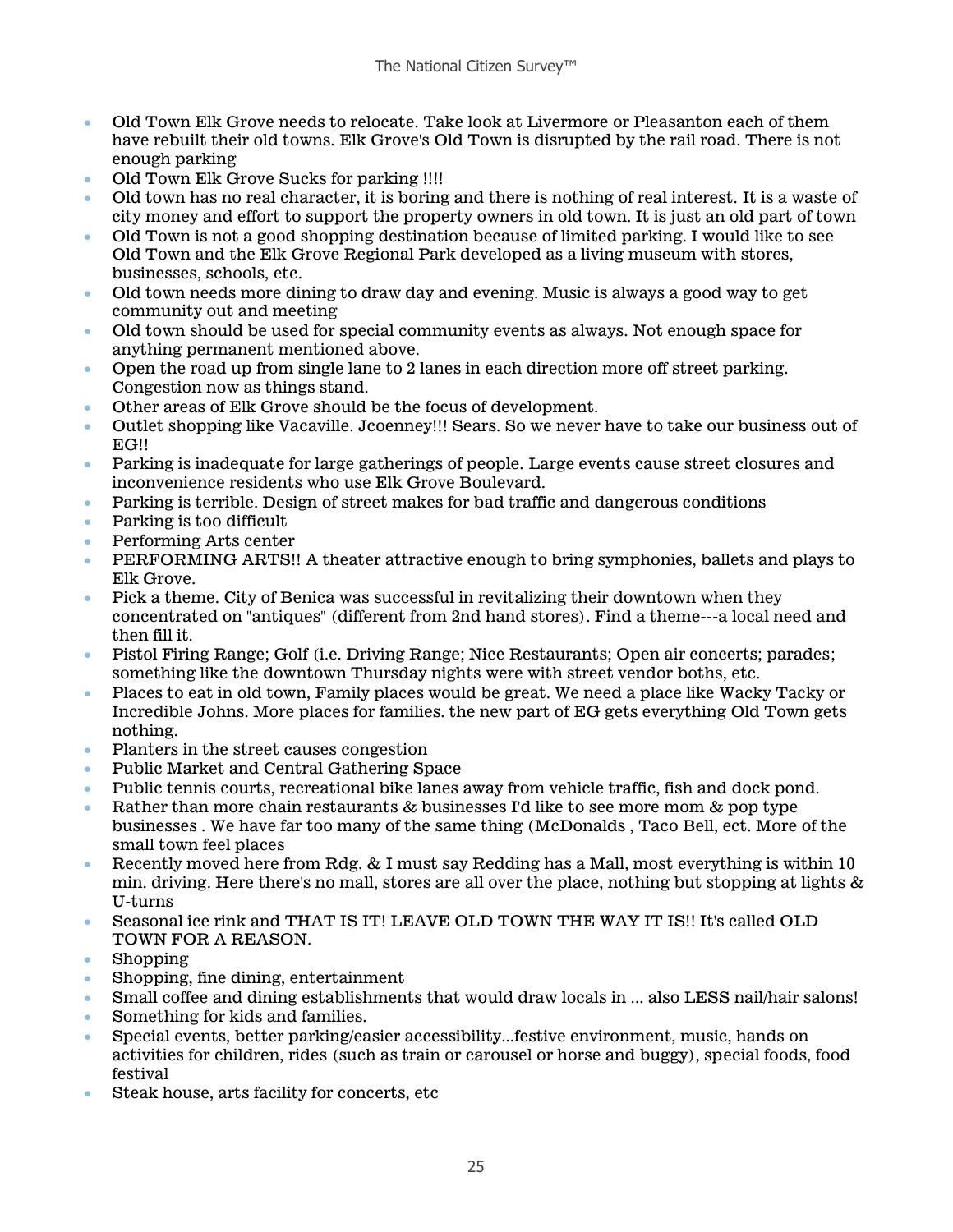- Tear 90% of it down and start over
- The amount of traffic that flows through Old Town on Elk Grove Blvd. is a detriment to development of Old Town. To bring an effective change would require a remake of the entire area. Good Luck.
- The ice rink was very entertaining and fun, many of our families went out several times to have family fun night.
- The narrow road makes it impossible to ride a bicycle correctly (off the sidewalk) in Old Town. I think the space is too limited to put in a large scale venue.
- The old Elk Grove Brewery was very good and I wish it would return. Any improvement in restaurants and entertainment would be appreciated.
- The only thing that would get me to Old Town would perhaps be doing something with the RR property.....what? Not sure...perhaps a Farmers Mkt. would be one. A Basque Restaurant would be great.
- The poor traffic flow caused by narrow streets and train tracks combined with lack of parking in Old Town makes it a nightmare to visit there. I avoid that area at ALL COSTS.
- Theatre, up scale cocktail bar
- They need to be open weekends. All businesses should have similar work hours & days open. Bakery, coffee,
- Traffic planning very poor parking for shopping poor train traffic causes congestion for prolonged periods
- Traffic, railroad, and lack of parking make Old Town a hard sale. Need a destination like a theatre. There's a need for something other than youth sports. EG is a cultural wasteland.
- Transportation hub for light rail and buses. University. Business incubator. Research facilities. High density housing. Whole Foods. Lending facilities for tools. Adult learning thru coteaching.
- Two things. Old Town Elk Grove needs additional critical mass (i.e. shops) to attract a significant number of people. Further, an Amtrak station is needed both for tourists and commuters.
- Unfortunately, EG Blvd through old town is a bottleneck. Add a train and it's impossible.
- Until you fix the traffic problems, stop doing stuff downtown. A second RR crossing to allow for detours would help. INFRASTRUCTURE FIRST THEN DEVELOP SEEMS COMMON SENSE. DO LEADERS EVER DRIVE?
- Upscale dining
- Upscale shopping
- Urban planning 101, people attract people... Old Town potential. A more acitive nightlife (movie theater, restaurants, bars), would bring me in more. Traffic improvements would be needed.
- Variety of specialty shops -- not just nail salons
- Want to see a mall in Elk Grove
- We like the monthly food truck event. We go every month.
- We need a nice seafood / steakhouse, like Cattleman's or Claim Jumpers as well as an outdoor venue for concerts and plays.
- We need more arts and theatre in Elk Grove, We have to revive the Open Air Mall on Grant Line, It has become an Eye Sore and either use it or lose it, Or give it some religious facility for free.
- Widen the road, currently no parking for most of the businesses, stop the commercial trucks from stopping in the middle of the street to make deliveries and that includes UPS
- Widen the street and more parking
- With all the new housing developments home owners are in need of mid level pricing antique, thrift stores and house hold furnishings and decor stores.
- Would love to see more shopping in ElkGrove, mall or outlet. Would also like to see more music /concert events come to town. Need a place for artist to come and perform.